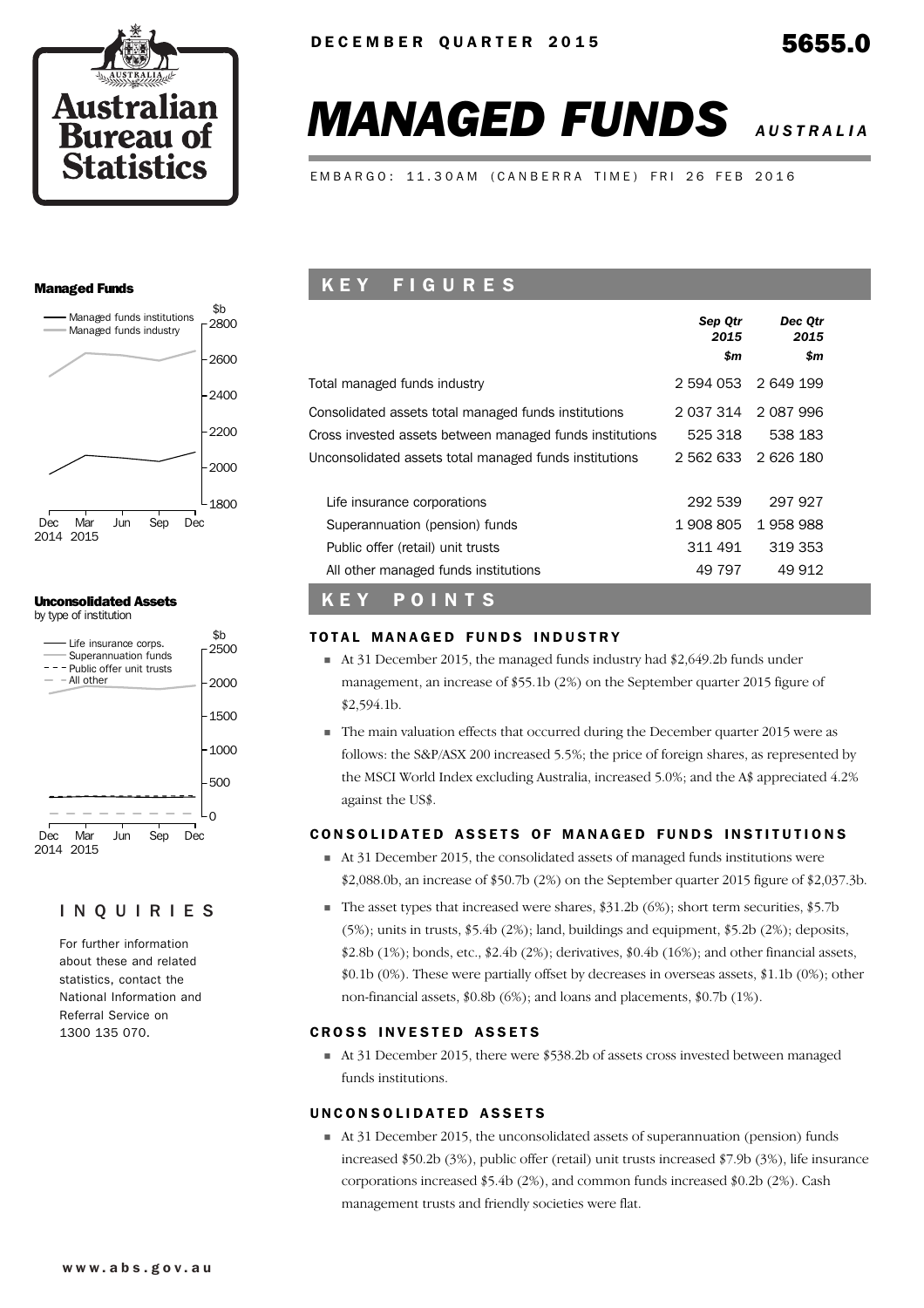## NOTES

| FORTHCOMING ISSUES  | ISSUE (Quarter)                                 | <b>RELEASE DATE</b>                                                                         |
|---------------------|-------------------------------------------------|---------------------------------------------------------------------------------------------|
|                     | March 2016                                      | 26 May 2016                                                                                 |
|                     | June 2016                                       | 25 August 2016                                                                              |
|                     | September 2016                                  | 24 November 2016                                                                            |
|                     | December 2016                                   | 23 February 2017                                                                            |
|                     |                                                 |                                                                                             |
| <b>REVISIONS</b>    |                                                 | There have been revisions as a result of the receipt of revised administrative data, survey |
|                     |                                                 | data and due to the inclusion of new survey respondents.                                    |
|                     |                                                 | Table 3 Life insurance corporations - revised back to the June quarter 2015.                |
|                     |                                                 | Table 4 Superannuation (pension) funds - revised back to the December quarter               |
|                     | 2013.                                           |                                                                                             |
|                     |                                                 | Table 5 Public offer (retail) unit trusts - revised back to the March quarter 2013.         |
|                     | Table 6 Friendly Societies - No Revisions.<br>п |                                                                                             |
|                     |                                                 | Table 7 Common funds - revised back to the September quarter 2015.                          |
|                     |                                                 | Table 8 Cash management trusts - revised back to the June quarter 2014.                     |
|                     | ш                                               | Table 9 Resident Investment Managers - revised back to the December quarter 2013            |
| SUPERANNUATION DATA |                                                 | As the ABS has previously advised, the Australian Prudential Regulation Authority (APRA)    |
|                     |                                                 | introduced an enhanced set of reporting forms for Registrable Superannuation Entities       |
|                     |                                                 | (RSEs) from September quarter 2013. A number of data items provided from the new            |
|                     |                                                 | APRA collections significantly deviate from the previous ones, both in concept and          |
|                     |                                                 | definition. Where the impact on an affected series could not be estimated, the ABS has      |
|                     |                                                 | been moving forward the affected series using cautiously chosen indicators derived from     |
|                     |                                                 | other ABS collections that have a very strong historical correlation to these series. This  |
|                     |                                                 | methodology will continue to be applied until additional superannuation data collection     |
|                     |                                                 | requirements can be implemented by APRA which satisfy the conceptual and definitional       |
|                     |                                                 | requirements of the ABS. Users are advised to continue exercising caution when using        |
|                     | superannuation data in this publication.        |                                                                                             |
| PRIVACY             |                                                 | The ABS Privacy Policy outlines how the ABS will handle any personal information that       |
|                     | you provide to the ABS.                         |                                                                                             |
|                     |                                                 |                                                                                             |

David W. Kalisch Australian Statistician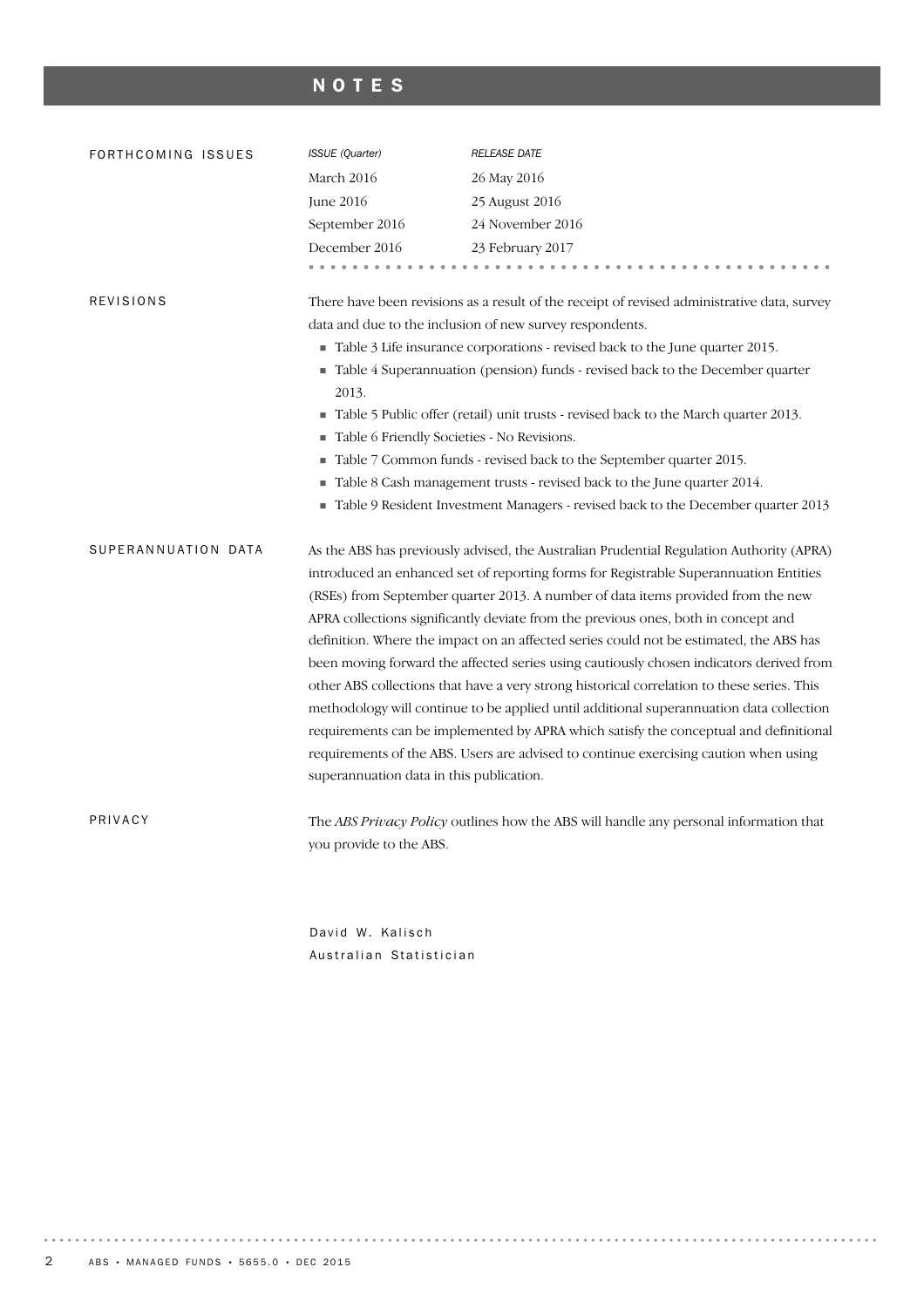## CONTENTS

|                            | page                                                                                                                                                                                                                                                                                                                                                                                                                                                                     |
|----------------------------|--------------------------------------------------------------------------------------------------------------------------------------------------------------------------------------------------------------------------------------------------------------------------------------------------------------------------------------------------------------------------------------------------------------------------------------------------------------------------|
| ANALYSIS                   |                                                                                                                                                                                                                                                                                                                                                                                                                                                                          |
| FUND UNDER MANAGEMENT      | 1<br>Summary managed funds industry, Total funds under management at                                                                                                                                                                                                                                                                                                                                                                                                     |
| MANAGED FUNDS INSTITUTIONS | 2<br>Summary managed funds institutions, Assets at end of period  11                                                                                                                                                                                                                                                                                                                                                                                                     |
| UNCONSOLIDATED ASSETS      | 3<br>Life insurance corporations, Unconsolidated assets and liabilities,<br>Superannuation (pension) funds, Unconsolidated assets and liabilities,<br>4<br>Public offer (retail) unit trusts, Unconsolidated assets and liabilities,<br>5<br>Friendly societies, Unconsolidated assets and liabilities, amounts<br>6<br>Common funds, Unconsolidated assets and liabilities, amounts<br>7<br>8<br>Cash management trusts, Unconsolidated assets and liabilities, amounts |
| SOURCE OF FUNDS            | Resident investment managers, Source of funds, amounts under<br>9                                                                                                                                                                                                                                                                                                                                                                                                        |
| OTHER INFORMATION          | Glossary                                                                                                                                                                                                                                                                                                                                                                                                                                                                 |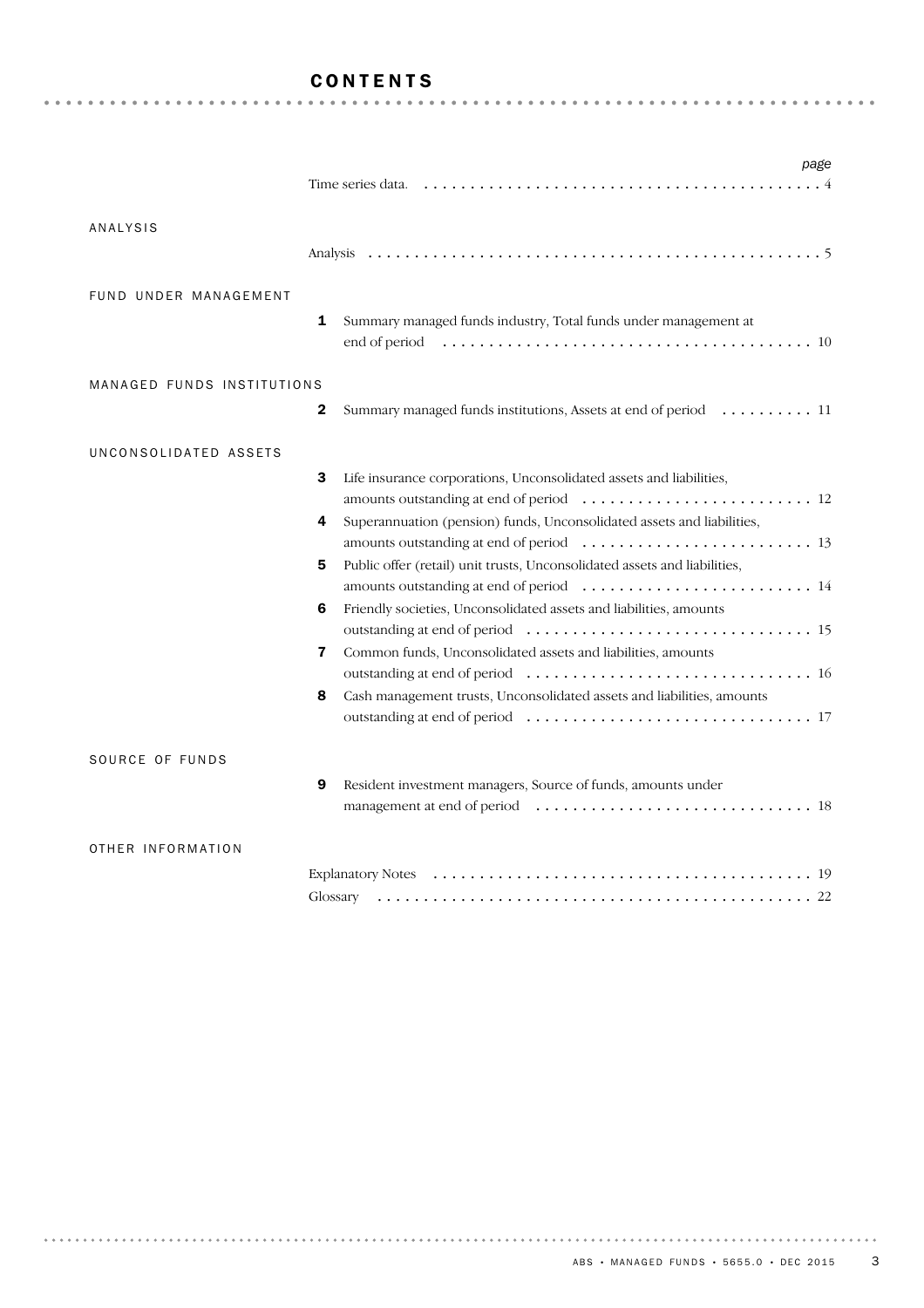## TIME SERIES DATA

TIME SERIES DATA

Longer time series of all tables contained in this publication are available free on the ABS website <http://www.abs.gov.au> under "Topics @ a Glance" by selecting "Economy", then "Finance", then "Finance Releases", or by going directly to the "Downloads" tab at this location <http://www.abs.gov.au/ausstats/abs@.nsf/mf/5655.0>.

 $\mathbf{A}$  and  $\mathbf{A}$  and  $\mathbf{A}$ 

. . . . . . . . . . . . .

Time series tables 5 and 8 include additional operational information.

. . . . . . . . .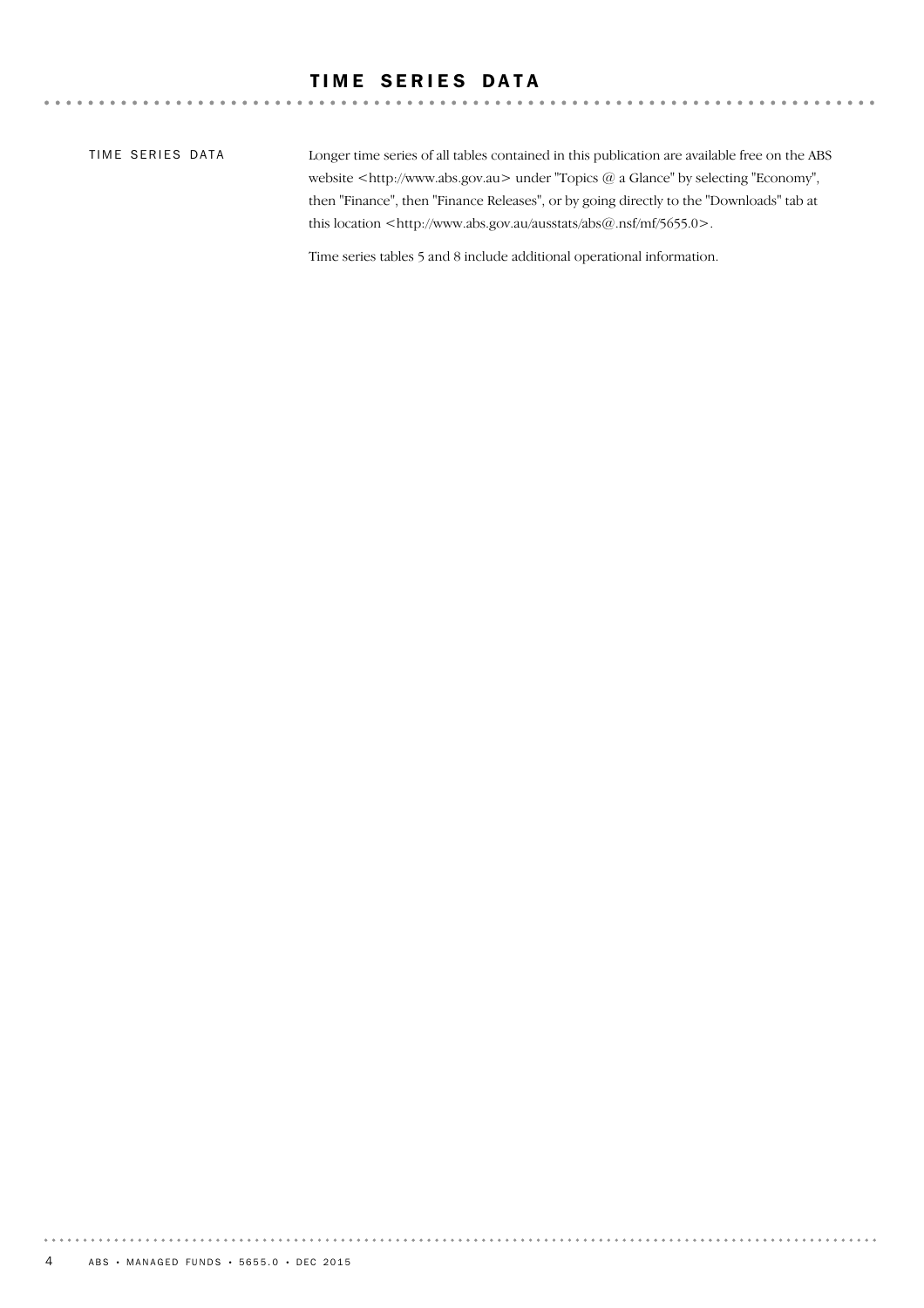## ANALYSIS

MANAGED FUNDS INDUSTRY

At 31 December 2015, the managed funds industry had \$2,649.2b funds under management, an increase of \$55.1b (2%) on the September quarter 2015 figure of \$2,594.1b. Increases were recorded in consolidated assets of managed funds institutions, \$50.7b (2%); and funds managed by Australian investment managers on behalf of Australian entities other than managed funds institutions, \$5.2b (1%). These were partially offset by decreases in funds managed by Australian investment managers on behalf of overseas investors, \$0.9b (1%).

The following diagram shows the total value of the managed funds industry at 31 December 2015 and the relationship between the various components of the industry:



\* Indicates funds invested by resident investment managers with other resident investment managers. T hese are deducted to derive the total managed funds industry.

\*\* These funds do not include investments held by Australian nominees on behalf of overseas investors.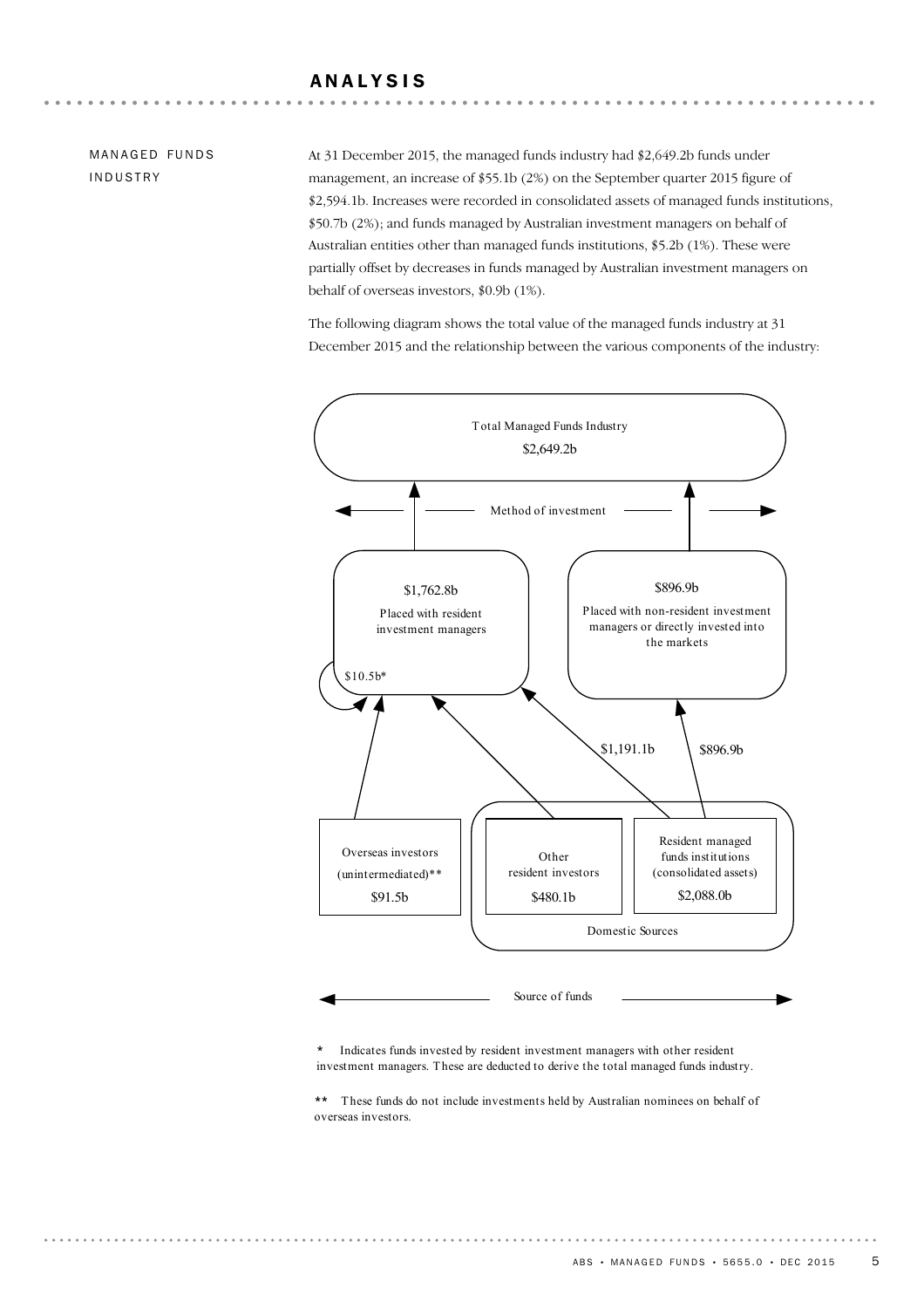## ANALYSIS *continued*

MANAGED FUNDS INSTITUTIONS *Consolidated assets of managed funds institutions*

At 31 December 2015, the consolidated assets of managed funds institutions were \$2,088.0b, an increase of \$50.7b (2%) on the September quarter 2015 figure of \$2,037.3b.

TOTAL CONSOLIDATED ASSETS



*Consolidated assets by types of asset*

The asset types that increased were shares, \$31.2b (6%); short term securities, \$5.7b (5%); units in trusts, \$5.4b (2%); land, buildings and equipment, \$5.2b (2%); deposits, \$2.8b (1%); bonds, etc., \$2.4b (2%); derivatives, \$0.4b (16%); and other financial assets, \$0.1b (0%). These were partially offset by decreases in overseas assets, \$1.1b (0%); other non-financial assets, \$0.8b (6%); and loans and placements, \$0.7b (1%).

#### MANAGED FUNDS INSTITUTIONS ASSETS



## UNCONSOLIDATED ASSETS *Life insurance*

*corporations*

At 31 December 2015, total unconsolidated assets of life insurance corporations were \$297.9b, an increase of \$5.4b (2%) on the September quarter 2015 figure of \$292.5b.

Increases were recorded in units in trusts, \$5.6b (3%); bonds, etc., \$0.1b (0%); and short term securities, \$0.1b (3%). These were partially offset by decreases in assets overseas, \$0.1b (2%); derivatives, \$0.1b (16%); other non-financial assets, \$0.1b (4%); other financial assets, \$0.1b (1%); and loans and placements, \$0.1b (2%). Land, buildings and equipment, deposits and shares were flat.

Cross investment within life insurance corporations was \$0.8b which was flat compared to the September quarter 2015.

Net policy liabilities was \$255.4b, an increase of \$4.9b (2%) compared to the September quarter 2015.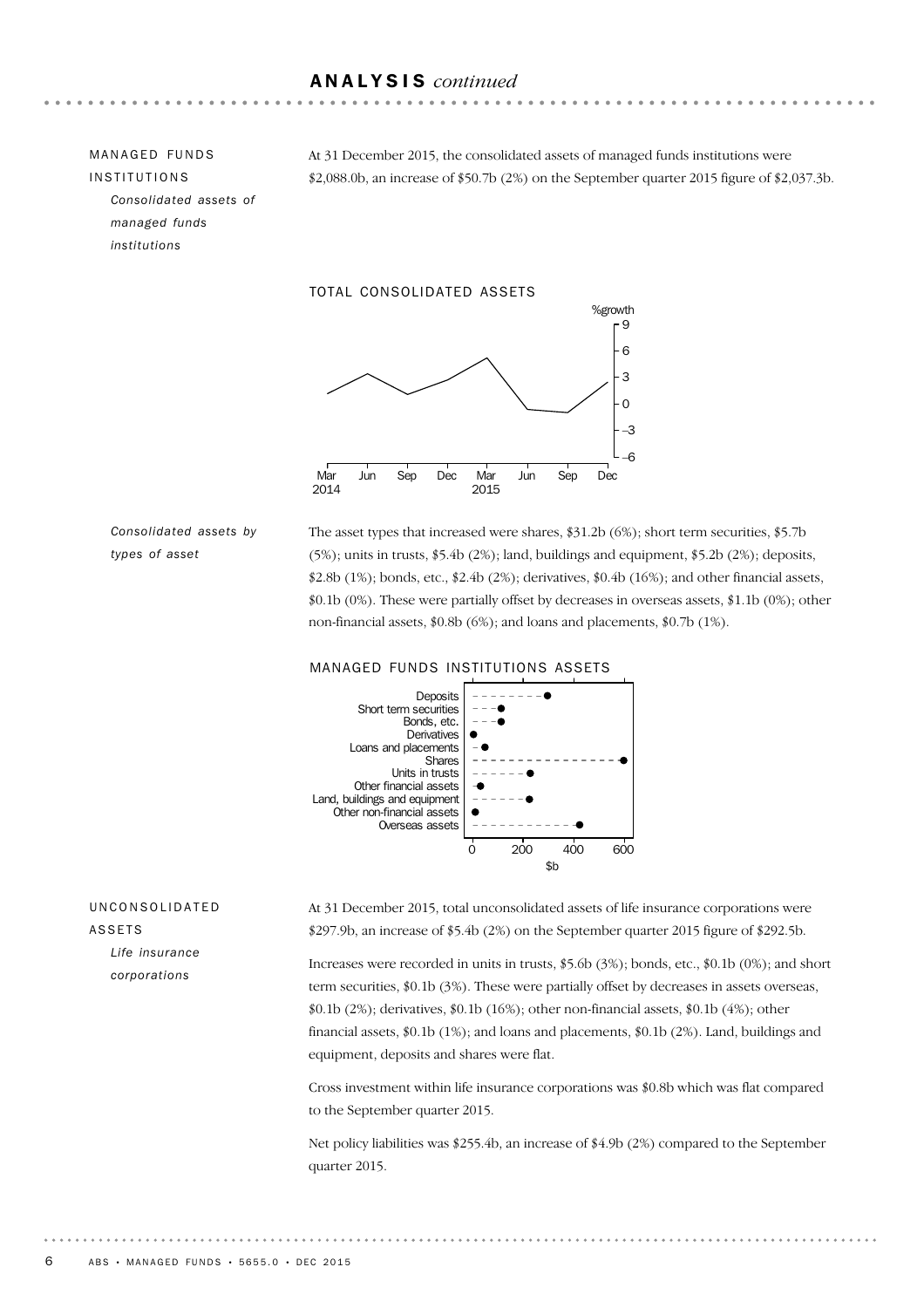*corporations continued*

#### *Life insurance* LIFE INSURANCE CORPORATIONS



*Superannuation (pension) funds*

At 31 December 2015, total unconsolidated assets of superannuation funds were  $$1,959.0b$ , an increase of  $$50.2b$  (3%) on the September quarter 2015 figure of  $$1,908.8b$ .

Increases were recorded in shares, \$28.8b (6%); units in trusts, \$6.8b (3%); short term securities, \$5.0b (7%); net equity of pension funds in life office reserves, \$4.7b (2%); derivatives, \$2.6b (83%); bonds, etc., \$2.3b (3%); deposits, \$2.0b (1%); and land, buildings and equipment, \$1.5b (1%). These were partially offset by decreases in other financial assets, \$2.3b (11%); assets overseas, \$0.9b (0%); and loans and placements, \$0.3b (4%). Other non-financial assets were flat.

SUPERANNUATION (PENSION) FUNDS



*Public offer (retail) unit trusts*

At 31 December 2015, total unconsolidated assets of public offer (retail) unit trusts were \$319.4b, an increase of \$7.9b (3%) on the September quarter 2015 figure of \$311.5b.

Increases were recorded in land, buildings and equipment, \$3.6b (4%); shares, \$2.0b (6%); units in trusts, \$1.9b (3%); deposits, \$0.9b (13%); and derivatives, \$0.6b (30%). These were partially offset by decreases in other financial assets, \$0.5b (11%); loans and placements, \$0.2b (1%); other non-financial assets, \$0.2b (4%); and bonds, etc., \$0.1b (2%). Assets overseas and short term securities were flat.

Cross investment within public offer (retail) unit trusts was \$31.5b, an increase of \$0.8b (3%) compared to the September quarter 2015.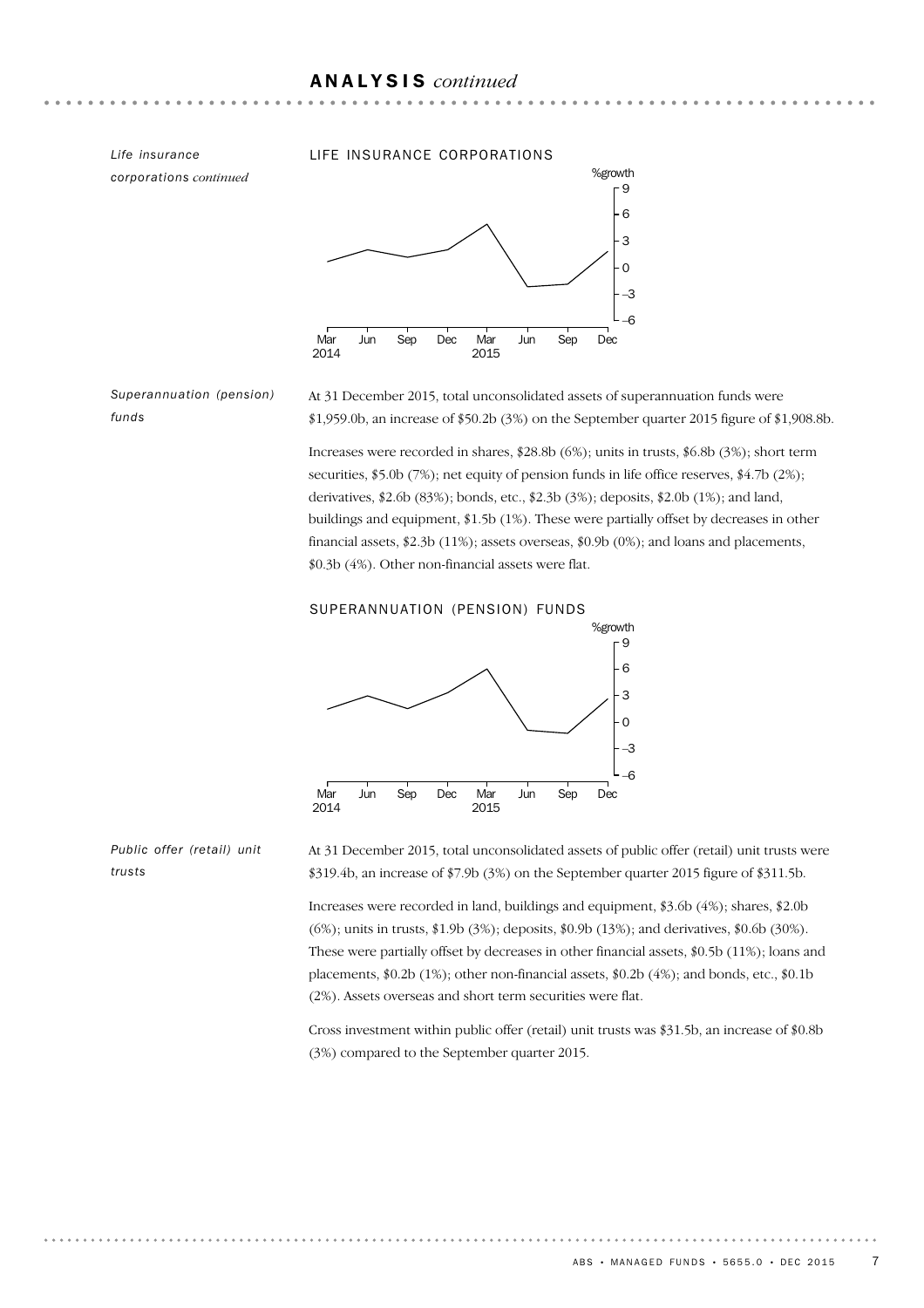*trusts continued*

*Friendly societies*

#### *Public offer (retail) unit* PUBLIC OFFER UNIT TRUSTS



At 31 December 2015, total unconsolidated assets of friendly societies were \$6.7b which was flat on the September quarter 2015 figure of \$6.7b.

FRIENDLY SOCIETIES





At 31 December 2015, total unconsolidated assets of common funds were \$9.2b, an increase of \$0.2b (2%) on the September quarter 2015 figure of \$9.0b.

#### COMMON FUNDS



#### *Cash management trusts*

At 31 December 2015, total unconsolidated assets of cash management trusts were \$34.0b which was flat on the September quarter 2015 figure of \$34.0b.

Increases were recorded in short term securities, \$0.4b (2%). These were partially offset by decreases in deposits, \$0.3b (3%); and equities, \$0.1b (17%). Bonds, etc., derivatives, loans and placements, non-financial assets and other financial assets were flat.

Cross investment within cash management trusts was \$0.7b, a decrease of \$0.1b (17%) compared to the September quarter 2015.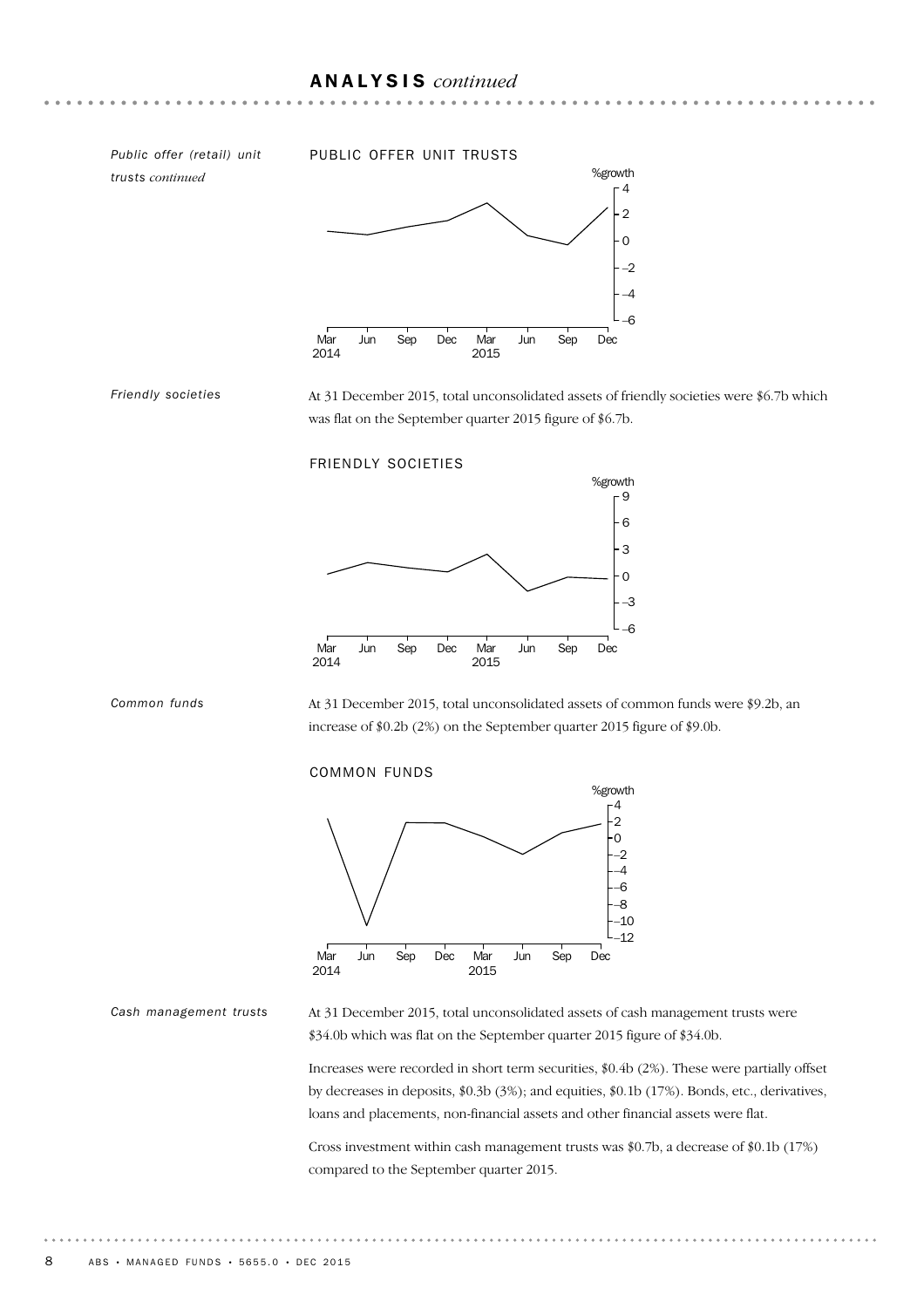## ANALYSIS *continued*

*continued*

#### *Cash management trusts* CASH MANAGEMENT TRUSTS



### RESIDENT INVESTMENT MANAGERS

*Source of funds under management*

At 31 December 2015, total funds under management were \$1,762.8b, an increase of \$35.5b (2%) on the September quarter 2015 figure of \$1,727.3b.

Funds under management on behalf of superannuation funds increased \$29.3b (3%), public offer (retail) unit trusts increased \$4.1b (3%), life insurance corporations increased \$0.1b (0%), and common funds increased \$0.1b (1%). Cash management trusts decreased \$2.4b (12%). Friendly societies were flat.

At 31 December 2015, the value of funds under management on behalf of sources other than managed funds was \$480.1b, an increase of \$5.2b (1%) on the September quarter 2015 figure of \$474.9b.

Increases were recorded in funds under management of behalf of national government, \$4.1b (6%); other sources, \$3.7b (8%); government compensation schemes, \$2.6b (17%); and non-government trading corporations, \$1.1b (4%). These were partially offset by decreases in wholesale financial trusts, \$4.3b (2%); state and local government, \$1.6b (3%); other investment managers, \$0.2b (2%); and general insurance, \$0.1b (0%). Charities were flat.

The value of funds under management on behalf of overseas sources at 31 December 2015 was \$91.5b, a decrease of \$0.9b (1%) on the September quarter 2015 figure of \$92.4b.

ASSETS OF MANAGED FUNDS, at 31 December 2015

|                                   | Assets<br>invested |           |                |
|-----------------------------------|--------------------|-----------|----------------|
|                                   | through            | Assets    | Unconsolidated |
|                                   | investment         | invested  | assets of      |
|                                   | managers           | directly  | managed funds  |
|                                   | \$m                | \$m\$     | \$m\$          |
| Life insurance corporations       | 163 188            | 134 739   | 297 927        |
| Superannuation (pension) funds    | 872899             | 1086089   | 1958988        |
| Public offer (retail) unit trusts | 131 235            | 188 118   | 319 353        |
| <b>Friendly societies</b>         | np                 | np        | 6 7 1 7        |
| Common funds                      | np                 | np        | 9 1 9 1        |
| Cash management trusts            | 17579              | 16 4 25   | 34 004         |
| Total                             | 1 191 116          | 1 435 063 | 2 626 180      |
|                                   |                    |           |                |

np not available for publication but included in totals where applicable, unless otherwise indicated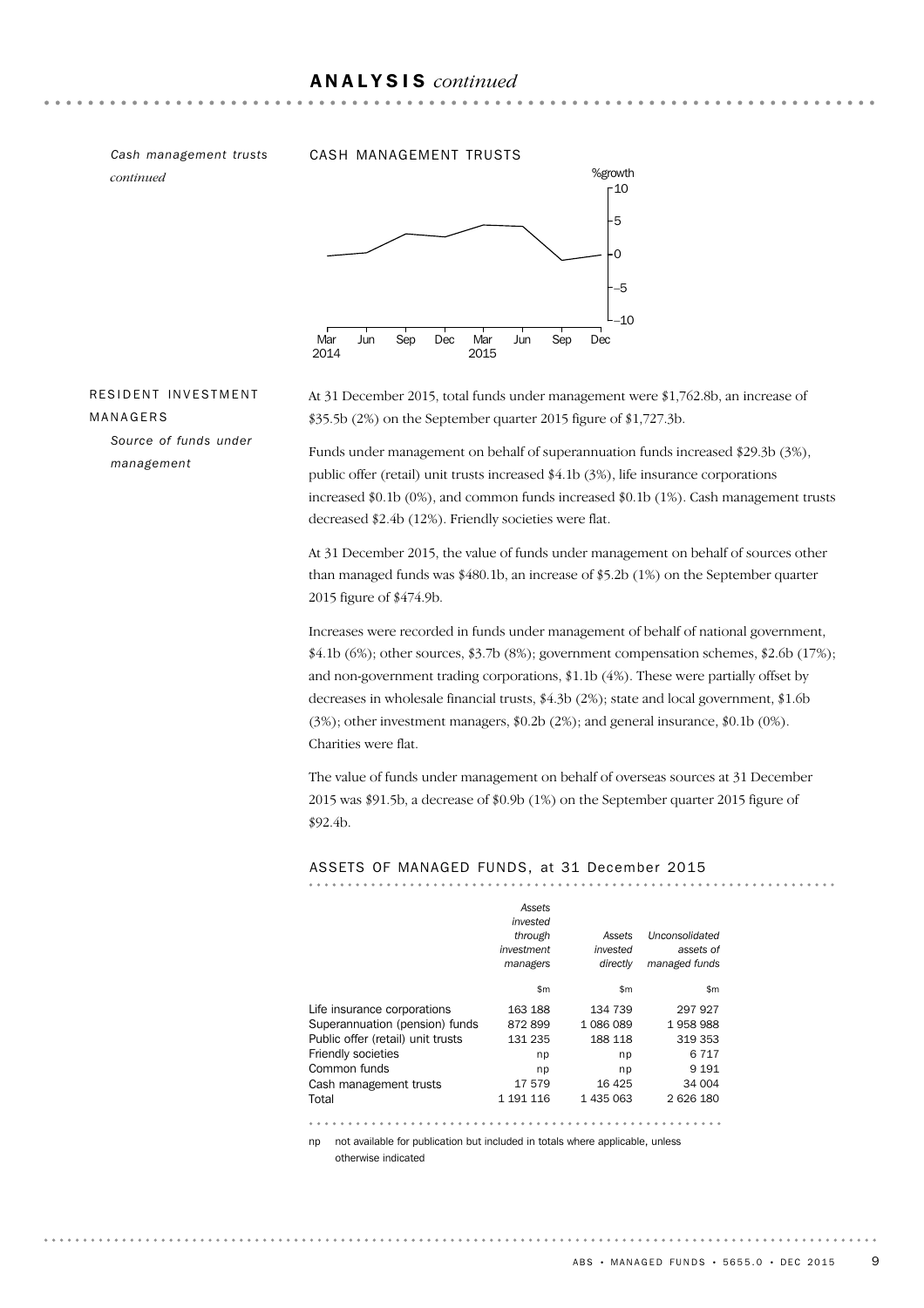|                                                                                                                          |             |             | Mar Otr   | Jun Qtr      | Sep Qtr   | Dec Qtr   | Mar Otr       | Jun Otr       | Sep Qtr       | Dec Qtr   |
|--------------------------------------------------------------------------------------------------------------------------|-------------|-------------|-----------|--------------|-----------|-----------|---------------|---------------|---------------|-----------|
|                                                                                                                          | $2011 - 12$ | $2012 - 13$ | 2014      | 2014         | 2014      | 2014      | 2015          | 2015          | 2015          | 2015      |
|                                                                                                                          | \$m\$       | \$m\$       | \$m\$     | $\mathsf{m}$ | \$m\$     | \$m\$     | \$m           | \$m\$         | \$m           | \$m       |
|                                                                                                                          |             |             |           |              |           |           |               |               |               |           |
| <b>MANAGED FUNDS INDUSTRY</b><br>Consolidated assets of managed                                                          | 1904999     | 2 139 487   | 2 336 456 | 2 411 885    | 2 444 627 | 2 508 083 | 2635023       | 2622965       | 2 594 053     | 2 649 199 |
| funds institutions<br>Funds managed by resident<br>investment managers on behalf<br>of Australian entities other than    | 1 510 304   | 1 692 665   | 1 831 931 | 1894810      | 1 915 214 | 1967317   | 2 0 7 0 1 9 2 | 2 0 5 7 1 1 1 | 2 0 3 7 3 1 4 | 2 087 996 |
| managed funds institutions<br>Funds managed by resident<br>investment managers on behalf                                 | 336 388     | 384 629     | 438 690   | 450 989      | 460 263   | 468 762   | 485 614       | 482 650       | 474 928       | 480 125   |
| of overseas investors<br>less Funds managed by resident<br>investment managers on behalf<br>of other resident investment | 66 654      | 71 405      | 75 591    | 76812        | 79 555    | 82 689    | 90 400        | 94 074        | 92 446        | 91 541    |
| managers                                                                                                                 | 8 3 4 7     | 9 2 1 2     | 9 7 5 6   | 10 7 26      | 10 4 05   | 10 685    | 11 183        | 10870         | 10 635        | 10 4 63   |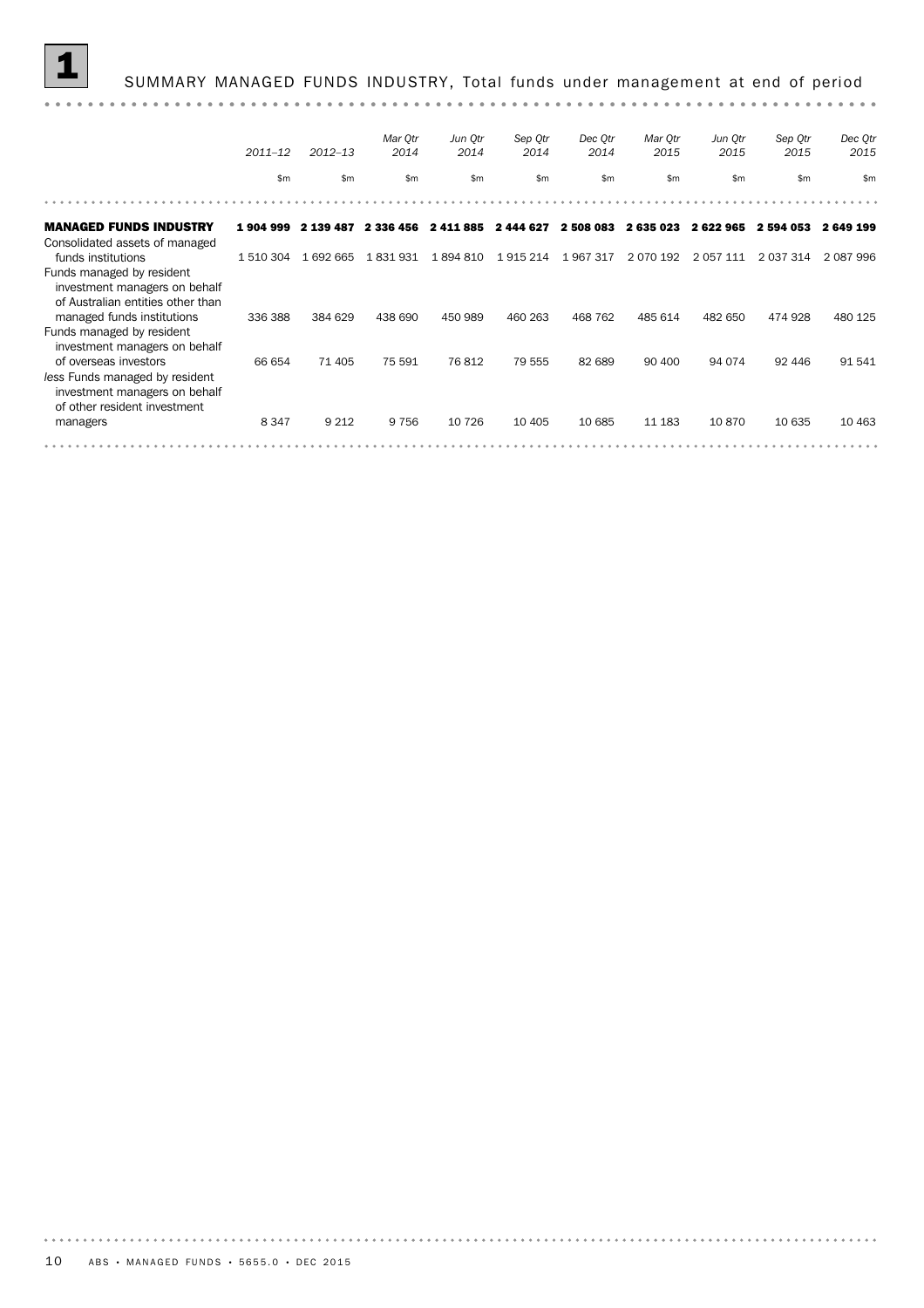## SUMMARY MANAGED FUNDS INSTITUTIONS, Assets at end of period

|                                   |             |             | Mar Qtr             | Jun Qtr | Sep Qtr                                 | Dec Qtr         | Mar Qtr             | Jun Qtr   | Sep Qtr                                                                                             | Dec Qtr |
|-----------------------------------|-------------|-------------|---------------------|---------|-----------------------------------------|-----------------|---------------------|-----------|-----------------------------------------------------------------------------------------------------|---------|
|                                   | $2011 - 12$ | $2012 - 13$ | 2014                | 2014    | 2014                                    | 2014            | 2015                | 2015      | 2015                                                                                                | 2015    |
|                                   | \$m         | \$m\$       | \$m                 | \$m\$   | \$m\$                                   | \$m\$           | \$m\$               | \$m       | \$m                                                                                                 | \$m     |
|                                   |             |             |                     |         |                                         |                 |                     |           |                                                                                                     |         |
| <b>CONSOLIDATED ASSETS TOTAL</b>  |             |             |                     |         |                                         |                 |                     |           |                                                                                                     |         |
| <b>MANAGED FUNDS INSTITUTIONS</b> |             |             |                     |         |                                         |                 |                     |           | 1 510 304 1 692 665 1 831 931 1 894 810 1 915 214 1 967 317 2 070 192 2 057 111 2 037 314 2 087 996 |         |
| Deposits                          | 237 468     | 261 328     | 279 391             | 283 863 | 288 244                                 | 288 602         | 290 600             | 292 670   | 293 311                                                                                             | 296 129 |
| Short term securities             | 80 661      | 81 24 2     | 84 018              | 87 345  | 89 191                                  | 95 720          | 97 635              | 100 087   | 107 155                                                                                             | 112854  |
| Bonds, etc.                       | 77 284      | 84 271      | 93 948              | 98 4 68 | 98 921                                  | 104 644         | 106 487             | 107 573   | 110 546                                                                                             | 112 967 |
| <b>Derivatives</b>                | 1850        | 1814        | 1 0 5 9             | 1 2 2 6 | 1457                                    | 2 0 8 3         | 2885                | 2537      | 2 6 6 1                                                                                             | 3 0 8 3 |
| Loans and placements              | 42 892      | 38 7 24     | 42 884              | 47 978  | 46 081                                  | 46 868          | 47922               | 50 059    | 50 008                                                                                              | 49 261  |
| <b>Shares</b>                     | 420 661     | 481 514     | 538 310             | 558 102 | 553 128                                 | 570 299         | 617 359             | 587869    | 566 322                                                                                             | 597 550 |
| Units in trusts                   | 162 834     | 183 093     | 199 962             | 214 966 | 219 338                                 | 220 373         | 232 413             | 227 855   | 222 672                                                                                             | 228 070 |
| Other financial assets            | 41 319      | 36 009      | 34 990              | 37 273  | 31 679                                  | 27 474          | 30 580              | 38 621    | 30 759                                                                                              | 30 843  |
| Land, buildings and equipment     | 186 227     | 198 594     | 203 102             | 200 083 | 203 721                                 | 202 273         | 206 003             | 214 088   | 218 506                                                                                             | 223 680 |
| Other non-financial assets        | 14 937      | 19 918      | 11 4 43             | 11 375  | 11 2 20                                 | 11 3 32         | 11 193              | 10 936    | 11 788                                                                                              | 11 0 29 |
| Overseas assets                   | 244 171     | 306 157     | 342 825             | 354 131 | 372 234                                 | 397 648         | 427 114             | 424 819   | 423 586                                                                                             | 422 529 |
| <b>CROSS INVESTED ASSETS</b>      |             |             |                     |         |                                         |                 |                     |           |                                                                                                     |         |
| <b>BETWEEN MANAGED FUNDS</b>      |             |             |                     |         |                                         |                 |                     |           |                                                                                                     |         |
| <b>INSTITUTIONS</b>               | 389 282     | 439 091     | 487 718             | 481 390 | 495 275                                 | 513 393         | 545 588             | 536 358   | 525 318                                                                                             | 538 183 |
| Life insurance corporations       | 32 094      | 38 400      | 40 337              | 38 973  | 42 416                                  | 49 0 26         | 50 934              | 48 965    | 48 0 76                                                                                             | 49 341  |
| Superannuation (pension) funds    | 326 408     | 367 577     | 408 518             | 407 459 | 416 281                                 | 427 243         | 455 306             | 450 316   | 441 116                                                                                             | 452 043 |
| Public offer (retail) unit trusts | 26 830      | 29 187      | 35 4 82             | 31 458  | 32 970                                  | 33 625          | 35 903              | 33 757    | 32 849                                                                                              | 33 7 21 |
| Friendly societies                | 1459        | 1 4 6 9     | 1522                | 1 4 9 2 | 1502                                    | 1516            | 1583                | 1543      | 1510                                                                                                | 1502    |
| Common funds                      | 906         | 1549        | 1451                | 1451    | 1 5 5 0                                 | 1497            | 1 2 2 4             | 1 1 4 3   | 972                                                                                                 | 913     |
| Cash management trusts            | 1584        | 909         | 408                 | 557     | 556                                     | 486             | 638                 | 634       | 796                                                                                                 | 663     |
| UNCONSOLIDATED ASSETS TOTAL       |             |             |                     |         |                                         |                 |                     |           |                                                                                                     |         |
| <b>MANAGED FUNDS INSTITUTIONS</b> | 1899586     |             |                     |         | 2 131 756 2 319 649 2 376 201 2 410 489 |                 | 2 480 710 2 615 780 | 2 593 470 | 2 562 633 2 626 180                                                                                 |         |
| Life insurance corporations       | 235 146     | 255 206     | 275 592             | 281 192 | 284 483                                 | 290 224         | 304 521             | 298 022   | 292 539                                                                                             | 297 927 |
| Superannuation (pension) funds    | 1 333 596   |             | 1 540 804 1 704 658 | 1755098 |                                         | 1781731 1840646 | 1951143             |           | 1932987 1908805                                                                                     | 1958988 |
| Public offer (retail) unit trusts | 276 059     | 287 114     | 293 323             | 294 707 | 297 916                                 | 302 471         | 311 186             | 312 425   | 311 491                                                                                             | 319 353 |
| Friendly societies                | 5847        | 6 1 5 2     | 6498                | 6 5 9 9 | 6 6 6 0                                 | 6 6 9 3         | 6859                | 6 7 4 3   | 6737                                                                                                | 6 7 1 7 |
| Common funds                      | 9 7 9 5     | 9863        | 9852                | 8815    | 8 9 8 0                                 | 9 1 4 2         | 9 1 5 5             | 8978      | 9037                                                                                                | 9 1 9 1 |
| Cash management trusts            | 39 142      | 32 617      | 29 7 27             | 29 790  | 30 719                                  | 31 534          | 32 916              | 34 314    | 34 023                                                                                              | 34 004  |
|                                   |             |             |                     |         |                                         |                 |                     |           |                                                                                                     |         |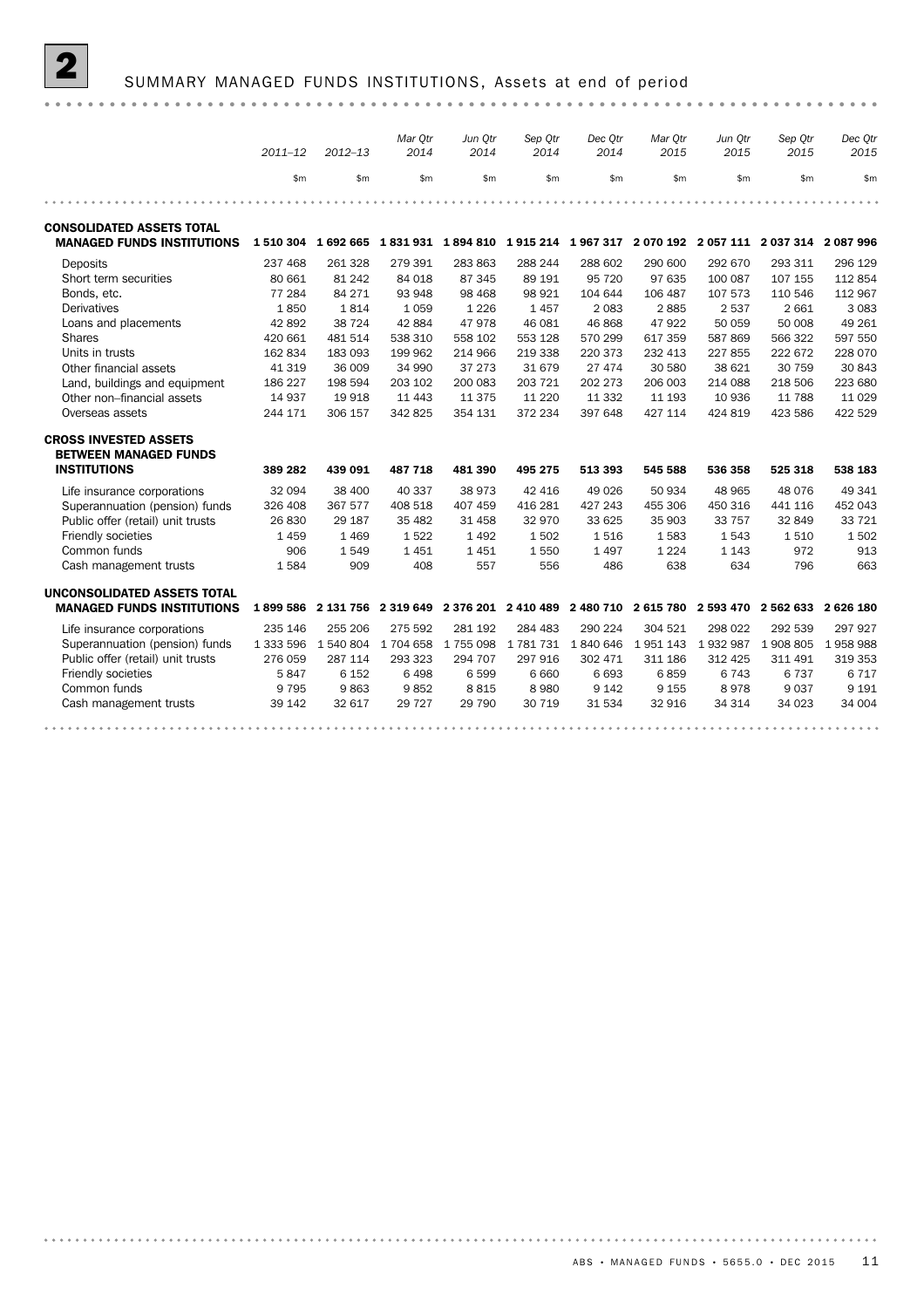|                                                             | $2011 - 12$              | $2012 - 13$              | Mar Qtr<br>2014   | Jun Qtr<br>2014          | Sep Qtr<br>2014              | Dec Qtr<br>2014   | Mar Qtr<br>2015          | Jun Qtr<br>2015   | Sep Qtr<br>2015          | Dec Qtr<br>2015   |
|-------------------------------------------------------------|--------------------------|--------------------------|-------------------|--------------------------|------------------------------|-------------------|--------------------------|-------------------|--------------------------|-------------------|
|                                                             | \$m                      | \$m\$                    | \$m               | \$m                      | \$m\$                        | \$m               | \$m                      | \$m               | \$m\$                    | \$m               |
|                                                             |                          |                          |                   |                          |                              |                   |                          |                   |                          |                   |
| <b>TOTAL ASSETS</b>                                         | 235 146                  | 255 206                  | 275 592           | 281 192                  | 284 483                      | 290 224           | 304 521                  | 298 022           | 292 539                  | 297 927           |
| <b>Assets (held) in Australia</b>                           | 223 281                  | 245 274                  | 266 702           | 272 746                  | 275 794                      | 280 931           | 294 370                  | 288 365           | 283 806                  | 289 340           |
| Deposits accepted by:<br><b>Banks</b>                       | 11 348<br>11 2 36        | 12034<br>11914           | 12 399<br>12 2 35 | 12 108<br>11 980         | 9794<br>9707                 | 10 210<br>9842    | 9472<br>9 4 2 2          | 9951<br>9860      | 10 671<br>10 590         | 10 680<br>10 546  |
| Other depository corporations                               | 113                      | 120                      | 164               | 128                      | 86                           | 368               | 50                       | 91                | 81                       | 135               |
| <b>Short term securities</b>                                | 6 5 21                   | 5847                     | 4859              | 5 5 5 5                  | 4823                         | 5088              | 4867                     | 4514              | 4531                     | 4646              |
| Bills of exchange                                           | 190                      | 100                      | 97                | 52                       | 63                           | 50                | 130                      | 92                | 149                      | 110               |
| Treasury notes                                              | 428                      | 689                      | 270               | 693                      | 839                          | 1 3 5 3           | 1014                     | 598               | 526                      | 431               |
| Bank certificates of deposit<br>Commercial paper            | 4 9 0 1<br>1 0 0 2       | 3941<br>1 1 1 6          | 3 4 1 7<br>1075   | 3837<br>972              | 3 0 4 3<br>877               | 2811<br>874       | 3 2 7 5<br>448           | 2 1 6 4<br>1 660  | 1853<br>2 0 0 3          | 1915<br>2 1 9 1   |
|                                                             |                          |                          |                   |                          |                              |                   |                          |                   |                          |                   |
| Bonds, etc. issued by:<br>Non-financial corporations        | 21 7 24<br>7 3 4 4       | 21 101<br>7 2 2 3        | 22 676<br>6934    | 24 214<br>8084           | 23 800<br>7 3 4 0            | 25 290<br>8507    | 25 737<br>8639           | 25 866<br>9 4 4 4 | 25819<br>8697            | 25 946<br>8924    |
| <b>Banks</b>                                                | 4 5 0 4                  | 3584                     | 3 4 4 7           | 3514                     | 3 4 0 5                      | 4074              | 4 2 7 0                  | 4 3 5 6           | 4828                     | 4819              |
| Securitisers                                                | 725                      | 198                      | 122               | 247                      | 226                          | 208               | 136                      | 169               | 174                      | 160               |
| Other financial corporations                                | 535                      | 429                      | 506               | 562                      | 651                          | 689               | 743                      | 650               | 634                      | 693               |
| National government                                         | 3 4 2 6                  | 4820                     | 7377              | 7 201                    | 7682                         | 7 7 1 4           | 7 7 5 6                  | 7 3 4 5           | 7683                     | 7 7 1 6           |
| State and local government                                  | 5 1 8 8                  | 4847                     | 4 2 9 0           | 4 6 0 5                  | 4 4 9 6                      | 4 0 9 8           | 4 1 9 3                  | 3 9 0 1           | 3802                     | 3 6 3 5           |
| <b>Derivatives</b>                                          | 472                      | 545                      | 508               | 573                      | 609                          | 724               | 907                      | 619               | 800                      | 671               |
| Loans and placements<br>Mortgages                           | 2696<br>138              | 1953<br>113              | 2811<br>100       | 2 199<br>96              | 2428<br>85                   | 2639<br>83        | 3 2 1 1<br>79            | 3 3 9 4<br>73     | 3 6 8 0<br>68            | 3614<br>63        |
| Other loans and placements                                  | 2 5 5 7                  | 1841                     | 2 7 1 2           | 2 1 0 4                  | 2 3 4 3                      | 2556              | 3 1 3 2                  | 3 3 2 0           | 3612                     | 3 5 5 1           |
| Non-financial corporations                                  | 1 3 2 6                  | 1 0 3 5                  | 687               | 899                      | 1 1 8 3                      | 1477              | 2 1 3 0                  | 2 3 1 7           | 2615                     | 2 5 5 6           |
| Life insurance corporations                                 | $\overline{\phantom{0}}$ | $\overline{\phantom{0}}$ | -                 | $\overline{\phantom{0}}$ | $\overbrace{\qquad \qquad }$ | -                 | $\overline{\phantom{0}}$ |                   | $\overline{\phantom{0}}$ |                   |
| Other residents                                             | 1 2 3 2                  | 805                      | 2025              | 1 2 0 5                  | 1 1 6 0                      | 1079              | 1 0 0 2                  | 1 0 0 3           | 997                      | 995               |
| Equities                                                    | 171 083                  | 194 950                  | 212 420           | 218 303                  | 223 204                      | 228 904           | 241 508                  | 236 563           | 230 108                  | 235 720           |
| Shares issued by:                                           | 18 137                   | 19 453                   | 20 685            | 19 711                   | 19 565                       | 19 4 94           | 20 385                   | 19 753            | 18 9 19                  | 18896             |
| Listed<br>Non-financial corporations                        | 11 188<br>7939           | 12 222<br>8 2 4 5        | 13 556<br>8992    | 12 539<br>8 3 3 1        | 12 3 65<br>8 3 9 1           | 12 132<br>8 0 0 8 | 12 4 38<br>7945          | 11 619<br>7 7 8 5 | 10834<br>7 4 6 0         | 10 794<br>7 2 1 8 |
| <b>Banks</b>                                                | 3 0 2 0                  | 3653                     | 4 2 5 5           | 3858                     | 3 6 6 1                      | 3825              | 4 1 8 3                  | 3524              | 3 1 1 4                  | 3 3 5 4           |
| Life insurance corporations                                 | 9                        | 12                       | 10                | 16                       | 20                           | 19                | 33                       | 30                | 17                       | 16                |
| Other financial corporations                                | 220                      | 312                      | 299               | 335                      | 294                          | 281               | 277                      | 280               | 243                      | 207               |
| Unlisted                                                    | 6948                     | 7 2 3 1                  | 7 1 2 9           | 7 1 7 2                  | 7 200                        | 7 3 6 2           | 7948                     | 8 1 3 4           | 8085                     | 8 1 0 2           |
| Non-financial corporations                                  | 573                      | 869                      | 859               | 870                      | 901                          | 1 0 0 4           | 1 0 2 3                  | 1 1 7 0           | 1088                     | 1 1 9 1           |
| <b>Banks</b>                                                | 252                      | 252                      | 247               | 248                      | 248                          | 249               | 352                      | 352               | 353                      | 353               |
| Life insurance corporations<br>Other financial corporations | 1888<br>4 2 3 5          | 1890<br>4 2 2 0          | 757<br>5 2 6 5    | 757<br>5 2 9 7           | 758<br>5 2 9 3               | 762<br>5 3 4 7    | 762<br>5811              | 762<br>5850       | 763<br>5881              | 763<br>5795       |
| Units in trusts                                             | 152 946                  | 175 497                  | 191 735           | 198 592                  | 203 639                      | 209 410           | 221 122                  | 216 810           | 211 189                  | 216 824           |
| Listed                                                      | 1763                     | 1928                     | 2 0 3 5           | 1854                     | 1717                         | 1738              | 1807                     | 1554              | 1575                     | 1750              |
| Public offer (retail) unit trusts                           | 1763                     | 1928                     | 2 0 3 5           | 1854                     | 1717                         | 1738              | 1807                     | 1554              | 1575                     | 1750              |
| Unlisted                                                    | 151 183                  | 173 569                  | 189 700           | 196 737                  | 201922                       | 207 672           | 219 315                  | 215 256           | 209 615                  | 215 074           |
| Public offer (retail) unit trusts                           | 25 348                   | 31 515                   | 34 267            | 32 948                   | 36 077                       | 40 747            | 42 615                   | 41 192            | 40 167                   | 41 359            |
| Wholesale financial trusts                                  | 117 929                  | 134 679                  | 148 027           | 156 044                  | 158 729                      | 159 583           | 169 176                  | 167 173           | 162 841                  | 167 163           |
| Cash management trusts                                      | 1796                     | 1699                     | 1824              | 1834                     | 1808                         | 3813              | 3 7 8 7                  | 3 5 3 0           | 3586                     | 3 4 3 8           |
| Other trusts                                                | 6 1 1 1                  | 5676                     | 5 5 8 2           | 5911                     | 5 3 0 8                      | 3529              | 3736                     | 3 3 6 1           | 3 0 2 1                  | 3 1 1 4           |
| <b>Other financial assets</b>                               | 4 4 0 0                  | 4580                     | 6475              | 5 3 1 4                  | 6702                         | 5 2 0 5           | 5818                     | 4 7 1 4           | 5 5 3 3                  | 5 4 5 4           |
| Land, buildings and equipment<br>Other non-financial assets | 1871<br>3 1 6 6          | 1520<br>2744             | 1565<br>2990      | 1597<br>2883             | 1569<br>2866                 | 122<br>2750       | 122<br>2728              | 163<br>2 5 8 1    | 170<br>2494              | 217<br>2 3 9 2    |
| <b>Assets overseas</b>                                      | 11865                    | 9932                     | 8890              | 8 4 4 6                  | 8689                         | 9 2 9 2           | 10 151                   | 9657              | 8733                     | 8586              |
| Shares and units in trusts                                  | 6401                     | 5969                     | 4860              | 4635                     | 4518                         | 4 506             | 4954                     | 4740              | 3877                     | 3777              |
| Debt securities                                             | 4825                     | 3 2 8 7                  | 2956              | 2794                     | 3 1 2 7                      | 3677              | 4 2 6 2                  | 4 1 9 8           | 4 142                    | 4 2 1 1           |
| <b>Other</b>                                                | 639                      | 676                      | 1074              | 1 016                    | 1044                         | 1 1 0 9           | 935                      | 719               | 714                      | 598               |
| <b>TOTAL LIABILITIES</b>                                    | 235 146                  | 255 206                  | 275 592           | 281 192                  | 284 483                      | 290 224           | 304 521                  | 298 022           | 292 539                  | 297 927           |
| <b>Net policy liabilities</b>                               | 201 291                  | 219 617                  | 235 800           | 241 802                  | 243 949                      | 248 722           | 260 503                  | 255 536           | 250 483                  | 255 374           |
| Debt securities issued                                      | 2 160                    | 2 2 3 6                  | 2570              | 2 5 9 3                  | 2083                         | 2 1 2 1           | 2434                     | 2411              | 2434                     | 2426              |
| Loans and placements                                        | 750                      | 1 1 4 7                  | 1547              | 1801                     | 2815                         | 1922              | 1900                     | 2083              | 2 3 1 1                  | 2625              |
| <b>Other liabilities</b>                                    | 7823                     | 7805                     | 9894              | 9700                     | 10 125                       | 10 550            | 12497                    | 10 730            | 10 327                   | 9892              |
| Share capital and reserves                                  | 23 121                   | 24 402                   | 25 781            | 25 297                   | 25 511                       | 26 908            | 27 187                   | 27 262            | 26 984                   | 27 611            |
|                                                             |                          |                          |                   |                          |                              |                   |                          |                   |                          |                   |

— nil or rounded to zero (including null cells)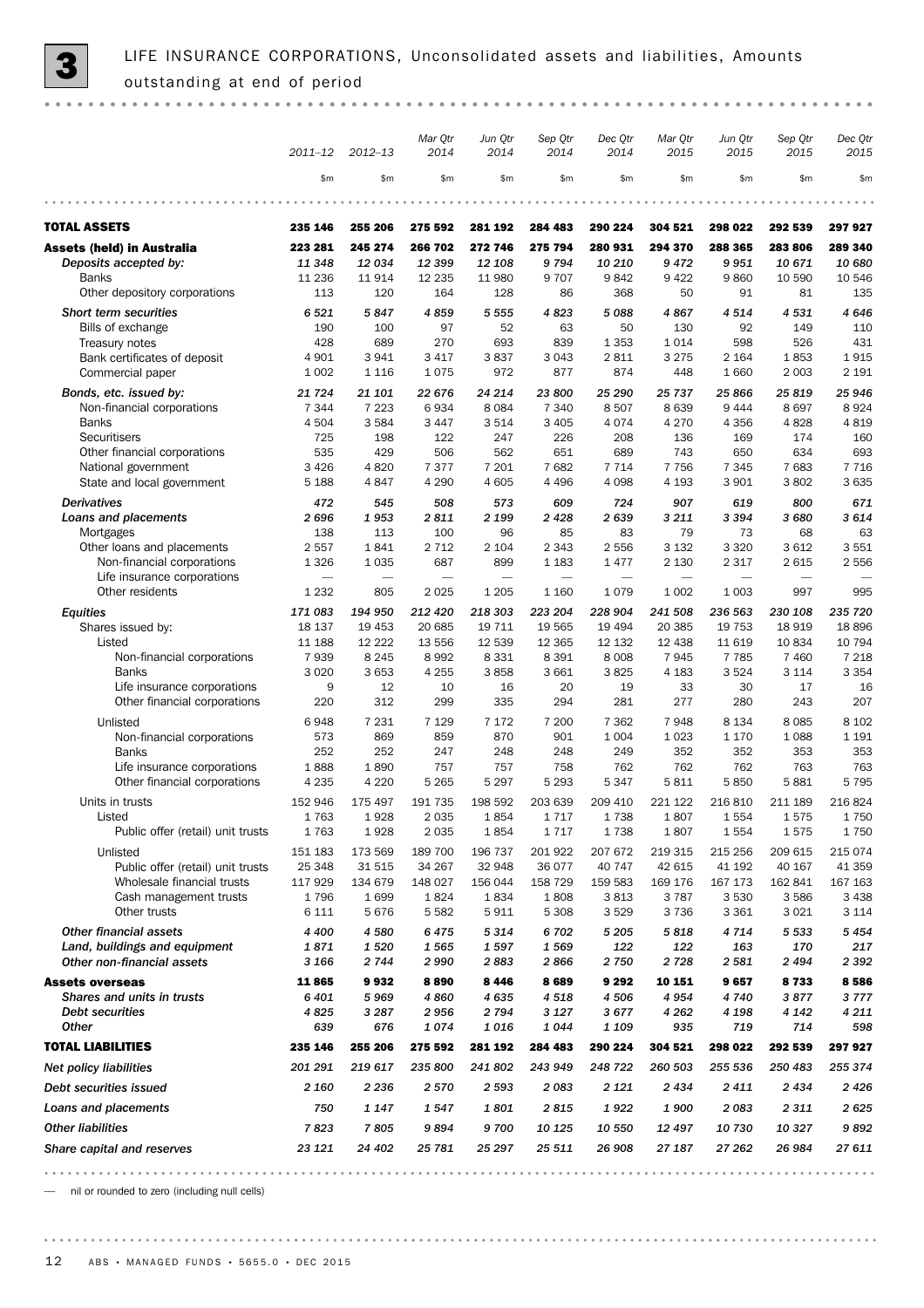

SUPERANNUATION (PENSION) FUNDS, Unconsolidated assets and liabilities, Amounts outstanding at end of period

|                                                          |                          |                                                   | Mar Qtr                      | Jun Qtr                         | Sep Qtr              | Dec Qtr             | Mar Qtr              | Jun Qtr                                                                                   | Sep Qtr            | Dec Qtr            |
|----------------------------------------------------------|--------------------------|---------------------------------------------------|------------------------------|---------------------------------|----------------------|---------------------|----------------------|-------------------------------------------------------------------------------------------|--------------------|--------------------|
|                                                          | $2011 - 12$              | $2012 - 13$                                       | 2014                         | 2014                            | 2014                 | 2014                | 2015                 | 2015                                                                                      | 2015               | 2015               |
|                                                          | \$m\$                    | \$m\$                                             | \$m\$                        | \$m\$                           | \$m                  | \$m                 | \$m                  | \$m\$                                                                                     | \$m\$              | \$m                |
|                                                          |                          |                                                   |                              |                                 |                      |                     |                      |                                                                                           |                    |                    |
| <b>TOTAL ASSETS</b><br><b>Assets (held) in Australia</b> | 1 333 596<br>1 132 834   | 1 540 804<br>1 276 705                            | 1704 658 1755 098<br>1405722 | 1443792                         | 1 781 731<br>1453374 | 1840 646<br>1488408 | 1951143<br>1 570 472 | 1932987<br>1 552 878                                                                      | 1908805<br>1528303 | 1958988<br>1579402 |
| Deposits accepted by:                                    | 208 838                  | 231 967                                           | 250 520                      | 257 311                         | 262 948              | 260 959             | 264 458              | 265 136                                                                                   | 263 415            | 265 413            |
| <b>Banks</b>                                             | 190 908                  | 212 206                                           | 229 803                      | 235 808                         | 242 665              | 240 067             | 243 564              | 244 365                                                                                   | 242 166            | 243 409            |
| Other depository                                         |                          |                                                   |                              |                                 |                      |                     |                      |                                                                                           |                    |                    |
| corporations                                             | 17931                    | 19 761                                            | 20 716                       | 21 503                          | 20 284               | 20892               | 20893                | 20 771                                                                                    | 21 249             | 22 004             |
| Short term securities                                    | 43 203                   | 51 353                                            | 56 505                       | 56 602                          | 59 949               | 64 931              | 65 576               | 66 533                                                                                    | 74 863             | 79874              |
| Bills of exchange                                        | 2843                     | 2 7 6 9                                           | 3 0 6 2                      | 3 1 8 2                         | 3 3 7 4              | 3 2 2 1             | 3 6 1 0              | 3 9 9 2                                                                                   | 4 4 5 3            | 5 0 0 9            |
| Treasury notes<br>Bank certificates of                   | $\overline{\phantom{0}}$ |                                                   |                              | $\overbrace{\qquad \qquad }^{}$ |                      |                     |                      |                                                                                           |                    |                    |
| deposit                                                  | 36 426                   | 44 092                                            | 48 549                       | 48 235                          | 51 765               | 57 428              | 57 409               | 58 268                                                                                    | 65878              | 70 448             |
| Commercial paper                                         | 3 9 3 4                  | 4 4 9 1                                           | 4894                         | 5 1 8 5                         | 4 8 1 0              | 4 2 8 2             | 4557                 | 4 2 7 3                                                                                   | 4532               | 4 4 1 7            |
| Bonds, etc. issued by:                                   | 49 721                   | 57 338                                            | 65 171                       | 68 268                          | 69 250               | 73 195              | 73 943               | 73 997                                                                                    | 76 263             | 78 517             |
| Non-financial<br>corporations                            | 6824                     | 8 2 5 2                                           | 9 3 5 2                      | 9976                            | 9660                 | 10 065              | 9826                 | 10 089                                                                                    | 10 140             | 10 762             |
| <b>Banks</b>                                             | 14 159                   | 16 393                                            | 19 207                       | 20 323                          | 20 608               | 21515               | 22 673               | 22 290                                                                                    | 22 830             | 24 411             |
| <b>Securitisers</b>                                      | 837                      | 596                                               | 530                          | 536                             | 610                  | 27                  | 30                   | 34                                                                                        | 42                 | 42                 |
| Other financial                                          |                          |                                                   |                              |                                 |                      |                     |                      |                                                                                           |                    |                    |
| corporations                                             | 562                      | 649                                               | 750                          | 970                             | 1016                 | 1 1 8 2             | 1481                 | 1582                                                                                      | 1622               | 1767               |
| National government<br>State and local                   | 16 993                   | 19 063                                            | 22 014                       | 22 640                          | 22 969               | 25 099              | 24 798               | 24 735                                                                                    | 25 334             | 25 007             |
| government                                               | 5 6 9 9                  | 6537                                              | 6825                         | 7018                            | 7 509                | 8 2 7 7             | 8099                 | 8 2 0 0                                                                                   | 9055               | 9 3 9 4            |
| Other residents                                          | 4 6 4 8                  | 5849                                              | 6 4 9 2                      | 6804                            | 6878                 | 7 0 3 0             | 7 0 3 6              | 7 0 6 8                                                                                   | 7 2 4 0            | 7 1 3 4            |
| <b>Derivatives</b>                                       | 14 172                   | 5 1 7 4                                           | 6363                         | 5 1 4 2                         | 3 4 6 5              | 2975                | 3096                 | 3774                                                                                      | 3 1 3 1            | 5718               |
| Loans and placements<br>Non-financial                    | 7834                     | 7370                                              | 7578                         | 7827                            | 8008                 | 8 1 7 4             | 8 2 9 3              | 8 200                                                                                     | 8011               | 7727               |
| corporations                                             | 462                      | 421                                               | 439                          | 441                             | 378                  | 379                 | 377                  | 382                                                                                       | 382                | 381                |
| National government<br>State and local                   |                          |                                                   |                              | $\overline{\phantom{0}}$        |                      |                     |                      |                                                                                           |                    |                    |
| government                                               | 403                      | 92                                                | 51                           |                                 | 65                   | 19                  | 78                   | 109                                                                                       | 85                 | 38                 |
| Other residents                                          | 6970                     | 6857                                              | 7 0 8 8                      | 7 3 8 6                         | 7 5 6 4              | 7776                | 7837                 | 7 7 0 9                                                                                   | 7 5 4 4            | 7 3 0 9            |
| <b>Equities</b>                                          | 533 403                  | 626 764                                           | 706 235                      | 727 334                         | 729 470              | 755 165             | 816 635              | 786 000                                                                                   | 764 542            | 800 153            |
| Shares issued by:<br>Non-financial                       | 368 911                  | 435 302                                           | 487 972                      | 510 112                         | 504 893              | 521 425             | 565 470              | 537 797                                                                                   | 517 411            | 546 199            |
| corporations                                             | 247 134                  | 286 577                                           | 312 123                      | 326 766                         | 325 614              | 334 287             | 359 408              | 344 658                                                                                   | 332 820            | 350 438            |
| <b>Banks</b><br>Life insurance                           | 79 377                   | 96 352                                            | 113 131                      | 118 118                         | 116 160              | 121 425             | 133 621              | 123 789                                                                                   | 117 288            | 124 634            |
| corporations                                             | 1 1 4 4                  | 1 0 6 6                                           | 1 3 2 4                      | 1453                            | 1789                 | 1811                | 1808                 | 1 3 6 4                                                                                   | 1 3 0 3            | 857                |
| Other financial                                          |                          |                                                   |                              |                                 |                      |                     |                      |                                                                                           |                    |                    |
| corporations<br>Other residents                          | 34 585<br>6670           | 42 841<br>8 4 6 6                                 | 51 540<br>9854               | 53 304<br>10 470                | 50 651<br>10 678     | 52 659<br>11 242    | 57 299<br>13 3 35    | 56 610<br>11 377                                                                          | 53 918<br>12 082   | 58 392<br>11879    |
| Units in trusts                                          | 164 493                  | 191 462                                           | 218 264                      | 217 222                         | 224 578              | 233 740             | 251 165              | 248 203                                                                                   | 247 132            | 253 954            |
| Public offer (retail)                                    |                          |                                                   |                              |                                 |                      |                     |                      |                                                                                           |                    |                    |
| unit trusts<br>Wholesale financial                       | 139 498                  | 163 131                                           | 188 332                      | 182 238                         | 189 303              | 197 853             | 215 082              | 211922                                                                                    | 210 583            | 217 022            |
| trusts                                                   | 2 6 3 8                  | 3 7 0 3                                           | 4 0 3 7                      | 8046                            | 7 7 7 4              | 7981                | 7996                 | 7919                                                                                      | 7857               | 7994               |
| Cash management<br>trusts                                | 22 356                   | 24 628                                            | 25 895                       | 26 939                          | 27 500               | 27 907              | 28 087               | 28 3 63                                                                                   | 28 692             | 28 939             |
| Net equity of pension<br>funds in life office            |                          |                                                   |                              |                                 |                      |                     |                      |                                                                                           |                    |                    |
| reserves                                                 | 163 410                  | 178 752                                           | 192 968                      | 196 829                         | 197 689              | 199 674             | 210 331              | 208 670                                                                                   | 200 539            | 205 228            |
| <b>Other financial assets</b>                            | 24 070                   | 23 706                                            | 18974                        | 24 258                          | 20 556               | 18 347              | 20719                | 27 160                                                                                    | 20 969             | 18703              |
| Land, buildings and                                      |                          |                                                   |                              |                                 |                      |                     |                      |                                                                                           |                    |                    |
| equipment<br>Other non-financial assets                  | 86 915<br>1 2 6 7        | 92 955<br>1327                                    | 100 052<br>1356              | 98 740<br>1481                  | 100 557<br>1483      | 103 506<br>1483     | 105 934<br>1487      | 111 903<br>1504                                                                           | 115 063<br>1506    | 116 566<br>1503    |
| <b>Assets overseas</b>                                   | 200 763                  | 264 098                                           | 298 936                      | 311 306                         | 328 357              | 352 238             | 380 671              | 380 110                                                                                   | 380 502            | 379 586            |
| <b>TOTAL LIABILITIES</b>                                 |                          |                                                   |                              |                                 |                      |                     |                      | 1 333 596 1 540 804 1 704 658 1 755 098 1 781 731 1 840 646 1 951 143 1 932 987 1 908 805 |                    | 1958988            |
| Members' funds and reserves                              |                          | 1 311 572 1 512 306 1 674 041 1 720 943 1 744 668 |                              |                                 |                      |                     |                      | 1803 470 1907 795 1892 593                                                                | 1867434            | 1923902            |
| <b>Other liabilities</b>                                 | 22 0 24                  | 28 4 98                                           | 30 616                       | 34 155                          | 37063                | 37 176              | 43 348               | 40 395                                                                                    | 41 372             | 35 086             |
|                                                          |                          |                                                   |                              |                                 |                      |                     |                      |                                                                                           |                    |                    |

— nil or rounded to zero (including null cells)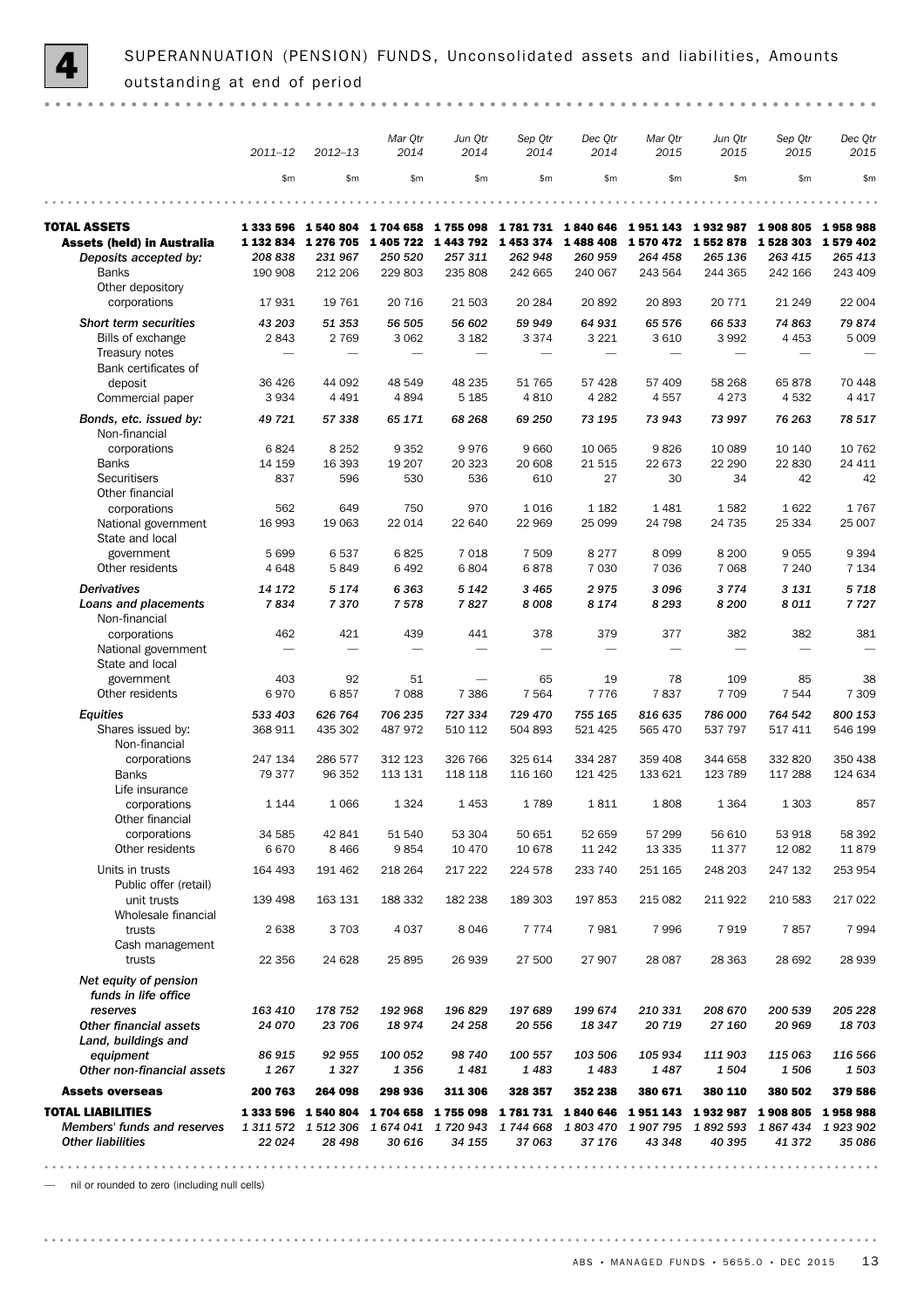

PUBLIC OFFER (RETAIL) UNIT TRUSTS, Unconsolidated assets and liabilities, Amounts outstanding at end of period

|                                                             |                          |                          | Mar Qtr                  | Jun Qtr                  | Sep Qtr                       | Dec Qtr                  | Mar Qtr           | Jun Qtr            | Sep Qtr                  | Dec Qtr          |
|-------------------------------------------------------------|--------------------------|--------------------------|--------------------------|--------------------------|-------------------------------|--------------------------|-------------------|--------------------|--------------------------|------------------|
|                                                             | $2011 - 12$              | $2012 - 13$              | 2014                     | 2014                     | 2014                          | 2014                     | 2015              | 2015               | 2015                     | 2015             |
|                                                             | \$m\$                    | \$m                      | \$m                      | \$m\$                    | \$m\$                         | \$m\$                    | \$m               | \$m\$              | \$m                      | \$m              |
|                                                             |                          |                          |                          |                          |                               |                          |                   |                    |                          |                  |
| <b>TOTAL ASSETS</b>                                         | 276 059                  | 287 114                  | 293 323                  | 294 707                  | 297 916                       | 302 471                  | 311 186           | 312 425            | 311 491                  | 319 353          |
| <b>Assets (held) in Australia</b>                           | 244 676                  | 255 153                  | 258 496                  | 260 507                  | 262 948                       | 266 586                  | 275 163           | 277 590            | 277 325                  | 285 187          |
| Deposits accepted by:                                       | 4780                     | 4 0 23                   | 3944                     | 4 4 5 0                  | 4093                          | 6 2 8 2                  | 5772              | 6419               | 7074<br>6 7 0 3          | 8002<br>7 6 6 3  |
| <b>Banks</b><br>Other depository corporations               | 4538<br>242              | 3891<br>132              | 3842<br>102              | 4 3 5 6<br>94            | 3929<br>164                   | 6 0 0 2<br>280           | 5547<br>225       | 6 1 1 1<br>308     | 371                      | 339              |
| <b>Short term securities</b>                                | 2 3 9 6                  | 2 2 5 6                  | 2 2 7 7                  | 2808                     | 2854                          | 2826                     | 2875              | 3638               | 3 6 5 6                  | 3646             |
| Bills of exchange                                           | 223                      | 66                       | 98                       | 108                      | 151                           | 118                      | 116               | 89                 | np                       | np               |
| Treasury notes                                              | $\overline{\phantom{0}}$ | $\overline{\phantom{0}}$ | $\overline{\phantom{0}}$ | $\overline{\phantom{0}}$ | $\overbrace{\phantom{12332}}$ | $\overline{\phantom{0}}$ | np                |                    | $\overline{\phantom{0}}$ |                  |
| Bank certificates of deposit                                | 816                      | 732                      | 991                      | 1 1 9 6                  | 1 2 8 4                       | 1 1 7 6                  | 1 1 7 0           | 1943               | 2 2 6 5                  | 2 2 3 2          |
| Commercial paper                                            | 1 3 5 7                  | 1458                     | 1 1 8 8                  | 1504                     | 1419                          | 1532                     | np                | 1606               | np                       | np               |
| Bonds, etc. issued by:                                      | 4966                     | 5 4 3 9                  | 5685                     | 5714                     | 5703                          | 5993                     | 6486              | 7 2 3 3            | 7696                     | 7577             |
| Non-financial corporations                                  | 1673                     | 1769                     | 1784                     | 1745                     | 1 6 6 9                       | 1743                     | 2 0 8 5           | 2 2 8 8            | 2 4 5 9                  | 2 4 0 2          |
| <b>Banks</b>                                                | 443                      | 490                      | 305                      | 271                      | 151                           | 169                      | 182               | 181                | 172                      | 171              |
| Securitisers<br>Other financial corporations                | 20<br>1937               | 21<br>2014               | 101<br>2 2 1 1           | 88<br>2 2 8 1            | 103<br>2 3 7 0                | 95<br>2 4 8 7            | 94<br>2 5 2 3     | 228<br>2654        | 97<br>2 7 3 8            | 111<br>2 6 9 1   |
| National government                                         | 308                      | 367                      | 505                      | 563                      | 613                           | 665                      | 804               | 774                | 1 1 2 7                  | 1 0 8 5          |
| State and local government                                  | 585                      | 778                      | 779                      | 766                      | 797                           | 834                      | 798               | 1 1 0 8            | 1 1 0 3                  | 1 1 1 7          |
| <b>Derivatives</b>                                          | 1378                     | 1 2 6 2                  | 549                      | 651                      | 846                           | 1357                     | 1977              | 1918               | 1860                     | 2412             |
| Loans and placements                                        | 31 0 25                  | 28 365                   | 32 664                   | 37 523                   | 35 477                        | 35 881                   | 36 265            | 38 435             | 38 734                   | 38 509           |
| Mortgages                                                   | 2 2 6 4                  | 1013                     | 533                      | 438                      | 386                           | 392                      | 374               | 2022               | 604                      | 380              |
| Other loans and placements                                  | 28 7 61                  | 27 352                   | 32 131                   | 37 085                   | 35 091                        | 35 489                   | 35 891            | 36 413             | 38 130                   | 38 1 29          |
| Non-financial corporations                                  | 23 4 66                  | 23 665                   | 24 7 7 6                 | 28 401                   | 27 679                        | 27 565                   | 27853             | 28 596             | 29857                    | 29 690           |
| Other residents                                             | 5 2 9 5                  | 3 6 8 7                  | 7 3 5 5                  | 8684                     | 7 4 1 2                       | 7924                     | 8038              | 7817               | 8 2 7 3                  | 8 4 3 9          |
| <b>Equities</b>                                             | 93 687                   | 91 387                   | 101 809                  | 99 968                   | 104 199                       | 107 282                  | 113 721           | 108 012            | 105858                   | 109 687          |
| Shares issued by:<br>Listed                                 | 35 969<br>27 161         | 29 106<br>28 592         | 31 151<br>30 859         | 29877<br>29 552          | 30 478                        | 31 217                   | 33 214            | 31 652<br>31 152   | 31 214<br>30 735         | 33 173<br>32 303 |
| Non-financial corporations                                  | 19 967                   | 20 189                   | 21 6 7 9                 | 20 962                   | np<br>21 999                  | np<br>22 093             | np<br>23 4 83     | 22 556             | 22 3 89                  | 23 490           |
| <b>Banks</b>                                                | 4946                     | 5780                     | 6 3 6 4                  | 5894                     | 5 3 2 9                       | 5 7 3 9                  | 6 2 8 2           | 5749               | 5 4 9 0                  | 5956             |
| Other financial corporations                                | 2 2 4 8                  | 2 6 2 3                  | 2816                     | 2696                     | np                            | np                       | np                | 2847               | 2856                     | 2857             |
| Unlisted                                                    | 8808                     | 514                      | 292                      | 325                      | np                            | np                       | np                | 500                | 479                      | 870              |
| Non-financial corporations                                  | 8770                     | 415                      | np                       | np                       | np                            | np                       | np                | np                 | np                       | np               |
| Financial corporations                                      | 38                       | 99                       | np                       | np                       | np                            | np                       | np                | np                 | np                       | np               |
| Units in trusts                                             | 57 718                   | 62 281                   | 70 658                   | 70 091                   | 73 721                        | 76 065                   | 80 507            | 76 360             | 74 644                   | 76 514           |
| Listed                                                      | 4 1 2 7                  | 3805                     | 6 2 3 8                  | 3 1 3 2                  | 3 1 0 5                       | 3 4 7 7                  | 3649              | 3753               | 3588                     | 3 7 9 1          |
| Public offer (retail) unit trusts                           | 4 1 2 7                  | 3805                     | 6 2 3 8                  | 3 1 3 2                  | 3 1 0 5                       | 3 4 7 7                  | 3649              | 3753               | 3588                     | 3 7 9 1          |
| Unlisted                                                    | 53 591                   | 58 476                   | 64 4 20                  | 66 959                   | 70 616                        | 72 588                   | 76858             | 72 607             | 71 056                   | 72 723           |
| Public offer (retail) unit trusts                           | 22 0 20                  | 24 164                   | 27 0 29                  | 26 868                   | 28 263                        | 28 551                   | 30 618            | 28 3 7 5           | 27 128                   | 27 750           |
| Wholesale financial trusts                                  | 22 440                   | 25914                    | 29 2 20                  | 28 3 8 3                 | 28 640                        | 29 7 32                  | 31 7 7 3          | 30 216             | 29 7 7 5                 | 30 290           |
| Cash management trusts<br>Other trusts                      | 327                      | 506                      | 457                      | 505                      | np                            | np                       | 439               | 339                | 413                      | 418              |
|                                                             | 8804                     | 7892                     | 7 7 1 4                  | 11 203                   | np                            | np                       | 14 0 28           | 13677              | 13 740                   | 14 265           |
| <b>Other financial assets</b>                               | 6737                     | 7 2 9 1                  | 6807                     | 6 2 5 0                  | 4667                          | 4 2 4 6                  | 4055              | 5837               | 4708<br>103 199          | 4 182            |
| Land, buildings and equipment<br>Other non-financial assets | 97 341<br>2 3 6 6        | 104 001<br>11 129        | 101 337<br>3424          | 99 592<br>3 5 5 1        | 101 441<br>3668               | 98 563<br>4 1 5 6        | 99 865<br>4 1 4 7 | 101 939<br>4 1 5 9 | 4 5 4 0                  | 106 822<br>4 350 |
|                                                             |                          |                          |                          |                          |                               |                          |                   |                    |                          |                  |
| <b>Assets overseas</b><br>Shares and units in trusts        | 31 383<br>22 387         | 31961<br>22 915          | 34 827<br>25 3 20        | 34 200<br>24 768         | 34 968<br>24 745              | 35 885<br>26 535         | 36 023<br>27 108  | 34 835<br>26 635   | 34 166<br>25 4 29        | 34 166<br>25 791 |
| Debt securities                                             | 282                      | 374                      | 342                      | 353                      | 495                           | 546                      | 682               | 668                | 664                      | 673              |
| <b>Other</b>                                                | 8714                     | 8672                     | 9 1 6 5                  | 9079                     | 9728                          | 8804                     | 8 2 3 3           | 7 5 3 2            | 8073                     | 7702             |
| <b>TOTAL LIABILITIES &amp; INVESTOR FUNDS</b>               | 276 059                  | 287 114                  | 293 323                  | 294 707                  | 297 916                       | 302 471                  | 311 186           | 312 425            | 311 491                  | 319 353          |
| <b>Investor funds</b>                                       | 204 209                  | 211 482                  | 223 112                  | 214 993                  | 220 540                       | 225 259                  | 234 299           | 230 665            | 234 781                  | 241 518          |
| Debt securities                                             | 8 4 0 3                  | 9864                     | 11 053                   | 10 482                   | 10 0 24                       | 11890                    | 10 901            | 10 332             | 12 054                   | 12 387           |
| Loans and placements                                        | 44 693                   | 47 627                   | 49 058                   | 55 670                   | 58 241                        | 54 794                   | 52 341            | 48 986             | 46 906                   | 45 965           |
|                                                             |                          |                          |                          |                          |                               |                          |                   |                    |                          |                  |

— nil or rounded to zero (including null cells)

np not available for publication but included in totals where applicable, unless otherwise indicated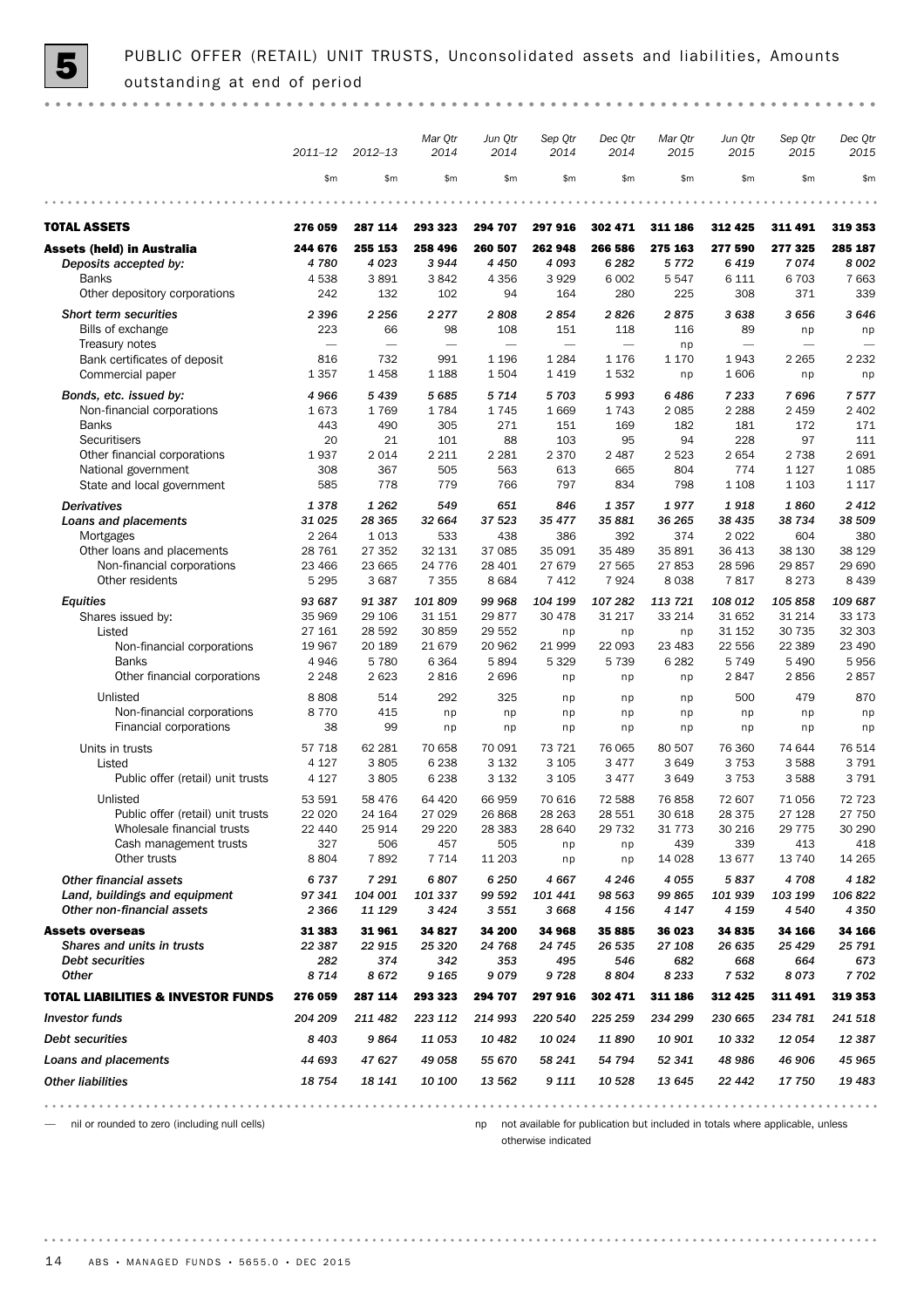$\alpha$  .  $\alpha$ 

|                                                                        | 2011-12 2012-13                        |                                       | Mar Qtr<br>2014                       | Jun Qtr<br>2014                        | Sep Qtr<br>2014                        | Dec Qtr<br>2014                        | Mar Qtr<br>2015                                                                                                                                                                                                                     | Jun Qtr<br>2015                        | Sep Qtr<br>2015                        | Dec Qtr<br>2015     |
|------------------------------------------------------------------------|----------------------------------------|---------------------------------------|---------------------------------------|----------------------------------------|----------------------------------------|----------------------------------------|-------------------------------------------------------------------------------------------------------------------------------------------------------------------------------------------------------------------------------------|----------------------------------------|----------------------------------------|---------------------|
|                                                                        | \$m\$                                  | \$m\$                                 | \$m\$                                 | \$m\$                                  | \$m\$                                  | \$m                                    | \$m\$                                                                                                                                                                                                                               | \$m                                    | \$m                                    | $\mathsf{m}$        |
|                                                                        |                                        |                                       |                                       |                                        |                                        |                                        |                                                                                                                                                                                                                                     |                                        |                                        |                     |
| <b>TOTAL ASSETS</b><br><b>Assets (held) in Australia</b>               | 5847<br>5693                           | 6 152<br>5995                         | 6498<br>6334                          | 6599<br>6436                           | 6 6 6 0<br>6501                        | 6693<br>6522                           | 6859<br>6698                                                                                                                                                                                                                        | 6743<br>6599                           | 6737<br>6589                           | 6717<br>6564        |
| Deposits accepted by:<br><b>Banks</b><br>Other depository corporations | 363<br>303<br>60                       | 440<br>380<br>60                      | 605<br>559<br>46                      | 603<br>559<br>44                       | 565<br>522<br>43                       | 639<br>596<br>43                       | 575<br>521<br>54                                                                                                                                                                                                                    | 544<br>496<br>48                       | 573<br>488<br>85                       | 583<br>498<br>85    |
| <b>Short term securities</b>                                           | 470                                    | 314                                   | 244                                   | 289                                    | 280                                    | 248                                    | 228                                                                                                                                                                                                                                 | 230                                    | 243                                    | 451                 |
| Bills of exchange<br>Treasury notes<br>Bank certificates of deposit    | 249<br>$\overline{\phantom{0}}$<br>221 | 206<br>$\overline{\phantom{0}}$<br>98 | 157<br>$\overline{\phantom{0}}$<br>87 | 130<br>$\overline{\phantom{m}}$<br>159 | 117<br>$\overline{\phantom{m}}$<br>163 | 115<br>$\overline{\phantom{0}}$<br>133 | 118<br>$\overline{\phantom{m}}$<br>110                                                                                                                                                                                              | 125<br>$\overline{\phantom{0}}$<br>105 | 120<br>$\overline{\phantom{0}}$<br>123 | 123<br>-<br>328     |
| Commercial paper                                                       | $\overline{\phantom{0}}$               | 10                                    | $\overline{\phantom{0}}$              | $\overline{\phantom{0}}$               | $\overline{\phantom{0}}$               | $\overline{\phantom{0}}$               |                                                                                                                                                                                                                                     | $\overline{\phantom{0}}$               | $\overline{\phantom{0}}$               |                     |
| Bonds, etc. issued by:                                                 | 311                                    | 422                                   | 460                                   | 483                                    | 520                                    | 539                                    | 755                                                                                                                                                                                                                                 | 727                                    | 707                                    | 661                 |
| Non-financial corporations<br><b>Banks</b>                             | $\overline{2}$<br>89                   | $\overline{4}$<br>186                 | 26<br>263                             | 5<br>278                               | $\overline{4}$<br>310                  | $\overline{4}$<br>327                  | $\overline{4}$<br>335                                                                                                                                                                                                               | 3<br>331                               | np<br>311                              | np<br>304           |
| Securitisers<br>Other financial corporations                           | 28<br>133                              | 34<br>132                             | 33<br>74                              | 34<br>69                               | 36<br>66                               | 40<br>53                               | 41<br>100                                                                                                                                                                                                                           | 39<br>98                               | np<br>85                               | np<br>56            |
| National government<br>State and local government                      | 27<br>32                               | 31<br>35                              | 36<br>28                              | 58<br>39                               | 65<br>39                               | 69<br>46                               | 231<br>44                                                                                                                                                                                                                           | 213<br>43                              | 217<br>56                              | 213<br>54           |
| <b>Derivatives</b>                                                     |                                        | $\overline{7}$                        | $\overline{a}$                        | $\overline{a}$                         | $\overline{a}$                         | $\overline{c}$                         | $\mathbf{1}$                                                                                                                                                                                                                        | L.                                     | $\mathbf{1}$                           |                     |
| Loans and placements                                                   | 198                                    | 165                                   | 133                                   | 118                                    | 108                                    | 94                                     | 94                                                                                                                                                                                                                                  | 89                                     | 88                                     | 69                  |
| Mortgages<br>Other loans and placements                                | 124<br>74                              | 91<br>74                              | 66<br>67                              | 49<br>69                               | 41<br>67                               | 32<br>62                               | 26<br>68                                                                                                                                                                                                                            | 24<br>65                               | 22<br>66                               | 15<br>54            |
| <b>Equities</b>                                                        | 4 1 6 7                                | 4 4 5 0                               | 4696                                  | 4700                                   | 4836                                   | 4866                                   | 4890                                                                                                                                                                                                                                | 4770                                   | 4834                                   | 4 6 5 0             |
| Shares issued by:                                                      | 25                                     | 24                                    | 27                                    | 23                                     | 25                                     | 23                                     | 23                                                                                                                                                                                                                                  | 19                                     | 58                                     | 67                  |
| Non-financial corporations                                             | 16                                     | 15                                    | 16                                    | 13                                     | 15                                     | 13                                     | 14                                                                                                                                                                                                                                  | 9                                      | 48                                     | 57                  |
| <b>Banks</b><br>Other financial corporations                           | 8<br>$\mathbf 1$                       | 8<br>$\mathbf 1$                      | 11                                    | 10<br>$\overline{\phantom{0}}$         | 10<br>÷.                               | 10<br>÷.                               | 9<br>and the contract of the contract of the contract of the contract of the contract of the contract of the contract of the contract of the contract of the contract of the contract of the contract of the contract of the contra | 10                                     | 10                                     | 10                  |
| Units in trusts                                                        | 4 1 4 2                                | 4 4 2 6                               | 4 6 6 9                               | 4677                                   | 4811                                   | 4843                                   | 4867                                                                                                                                                                                                                                | 4751                                   | 4776                                   | 4583                |
| Public offer (retail) unit trusts                                      | 974                                    | 1 0 2 4                               | 1 1 0 9                               | 1 0 9 7                                | 1 1 0 6                                | 1 1 3 4                                | 1 2 1 0                                                                                                                                                                                                                             | 1 1 7 4                                | 1 1 5 6                                | 1 1 7 5             |
| Wholesale financial trusts                                             | 2 7 2 3                                | 3 0 0 0                               | 3 1 8 4                               | 3 2 2 3                                | 3 3 4 7                                | 3 3 5 8                                | 3 3 1 5                                                                                                                                                                                                                             | 3 2 3 8                                | 3 2 9 6                                | 3 1 0 9             |
| Cash management trusts<br>Other trusts                                 | 445                                    | 402                                   | 376                                   | 357                                    | 358                                    | 351                                    | 342                                                                                                                                                                                                                                 | 339                                    | 324                                    | 298<br>$\mathbf{1}$ |
| <b>Other financial assets</b>                                          | 92                                     | 99                                    | 66                                    | 111                                    | 55                                     | 68                                     | 87                                                                                                                                                                                                                                  | 169                                    | 66                                     | 67                  |
| Land, buildings and equipment<br>Other non-financial assets            | 29                                     | 62                                    | 88                                    | 93                                     | 95                                     | 28                                     | 27                                                                                                                                                                                                                                  | 28                                     | np                                     | np                  |
|                                                                        | 63                                     | 36                                    | 40                                    | 37                                     | 40                                     | 38                                     | 41                                                                                                                                                                                                                                  | 42                                     | np                                     | np                  |
| <b>Assets overseas</b>                                                 | 154                                    | 157                                   | 164                                   | 163                                    | 159                                    | 171                                    | 161                                                                                                                                                                                                                                 | 144                                    | 148                                    | 153                 |
| <b>TOTAL LIABILITIES</b>                                               | 5847<br>5 3 9 8                        | 6 152<br>5 6 6 2                      | 6498<br>6052                          | 6599<br>6 1 7 2                        | 6660<br>6 2 1 5                        | 6693<br>6300                           | 6859<br>6392                                                                                                                                                                                                                        | 6743<br>6319                           | 6737<br>6341                           | 6717<br>6 3 5 4     |
| <b>Net policy liabilities</b><br><b>Debt securities</b>                |                                        |                                       |                                       |                                        |                                        |                                        |                                                                                                                                                                                                                                     |                                        |                                        |                     |
| Loans and placements                                                   | 35                                     | 54                                    | 62                                    | 69                                     | 57                                     | 23                                     | 38                                                                                                                                                                                                                                  | 48                                     | 34                                     | 18                  |
| <b>Other liabilities</b>                                               | 55                                     | 56                                    | 93                                    | 94                                     | 101                                    | 119                                    | 162                                                                                                                                                                                                                                 | 111                                    | 99                                     | 98                  |
| Share capital and reserves                                             | 359                                    | 380                                   | 291                                   | 264                                    | 287                                    | 251                                    | 267                                                                                                                                                                                                                                 | 265                                    | 263                                    | 247                 |

— nil or rounded to zero (including null cells)

np not available for publication but included in totals where applicable, unless otherwise indicated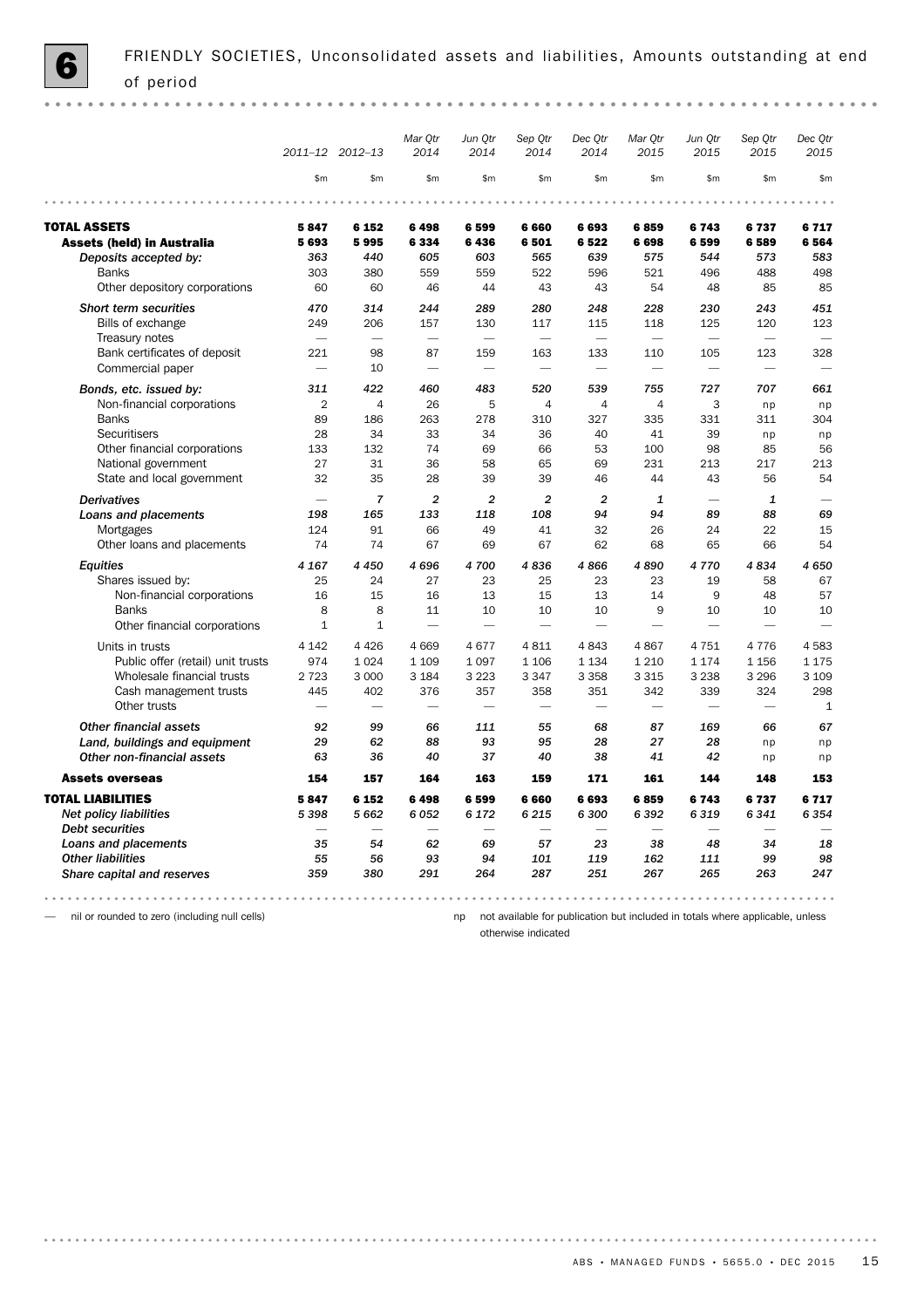|                                               |                          | 2011-12 2012-13          | Mar Otr<br>2014          | Jun Qtr<br>2014          | Sep Qtr<br>2014          | Dec Qtr<br>2014          | Mar Qtr<br>2015          | Jun Qtr<br>2015          | Sep Qtr<br>2015          | Dec Otr<br>2015 |
|-----------------------------------------------|--------------------------|--------------------------|--------------------------|--------------------------|--------------------------|--------------------------|--------------------------|--------------------------|--------------------------|-----------------|
|                                               | \$m                      | \$m                      | \$m\$                    | \$m\$                    | \$m\$                    | \$m\$                    | \$m\$                    | \$m                      | \$m                      | \$m             |
|                                               |                          |                          |                          |                          |                          |                          |                          |                          |                          |                 |
| <b>TOTAL ASSETS</b>                           | 9795                     | 9863                     | 9852                     | 8815                     | 8980                     | 9 1 4 2                  | 9 155                    | 8978                     | 9037                     | 9 1 9 1         |
| <b>Assets (held) in Australia</b>             | 9789                     | 9855                     | 9844                     | 8807                     | np                       | np                       | np                       | np                       | 9010                     | 9 1 63          |
| Deposits accepted by:                         | 2041                     | 2 3 0 4                  | 2 3 4 7                  | 1639                     | 1513                     | 1649                     | 1873                     | 1920                     | 2 2 1 8                  | 2 3 6 1         |
| <b>Banks</b>                                  | 2033                     | 2 3 0 4                  | 2 3 4 7                  | 1639                     | np                       | np                       | np                       | np                       | 2 1 6 8                  | 2 3 1 2         |
| Other depository corporations                 | 8                        | $\overline{\phantom{0}}$ |                          | $\overline{\phantom{0}}$ | np                       | np                       | np                       | np                       | 50                       | 49              |
| Short term securities                         | 2 2 4 9                  | 1375                     | 1441                     | 1391                     | np                       | np                       | np                       | np                       | 1 172                    | 1 1 7 8         |
| Bills of exchange                             | 1084                     | 353                      | 339                      | 240                      | 207                      | 204                      | np                       | np                       | L.                       |                 |
| Treasury notes                                | $\overline{\phantom{0}}$ | $\overline{\phantom{0}}$ | $\overline{\phantom{0}}$ | $\overline{\phantom{0}}$ | $\overline{\phantom{0}}$ | $\overline{\phantom{0}}$ | $\overline{\phantom{0}}$ | $\overline{\phantom{0}}$ |                          |                 |
| Bank certificates of deposit                  | 832                      | 843                      | 921                      | 970                      | 1 0 0 4                  | 988                      | 944                      | 985                      | 1 0 0 7                  | 997             |
| Commercial paper                              | 333                      | 179                      | 181                      | 181                      | np                       | np                       | 173                      | 181                      | 165                      | 181             |
| Bonds, etc. issued by:                        | 221                      | 233                      | 266                      | 267                      | 433                      | 517                      | 535                      | 582                      | 657                      | 697             |
| Non-financial corporations                    | 3                        | 5                        | $\overline{7}$           | $\overline{7}$           | np                       | np                       | np                       | np                       | 145                      | 145             |
| <b>Banks</b>                                  | 122                      | 103                      | 117                      | 114                      | 118                      | 137                      | 129                      | 115                      | 115                      | 113             |
| Securitisers                                  | 57                       | 75                       | 96                       | 102                      | 119                      | 172                      | 235                      | 266                      | 339                      | 381             |
| Other financial corporations                  | 13                       | 9                        | ÷.                       | $\overline{\phantom{a}}$ | np                       | np                       | np                       | np                       | $\overline{\phantom{0}}$ |                 |
| National government                           | $\mathbf{1}$             | $\mathbf{1}$             | $\mathbf{1}$             | $\mathbf{1}$             | np                       | np                       | np                       | np                       | 9                        | 9               |
| State and local government                    | 25                       | 40                       | 45                       | 43                       | 41                       | 38                       | 40                       | 47                       | 49                       | 49              |
|                                               |                          |                          |                          |                          |                          |                          | ÷.                       |                          |                          |                 |
| <b>Derivatives</b>                            | 1498                     | 1423                     | 1 2 8 5                  | 1 2 4 3                  | 1 239                    | 1 1 8 9                  | 1 1 7 2                  | 1 1 6 7                  |                          | 1 1 5 4         |
| Loans and placements                          | 1 3 5 6                  | 1 2 7 8                  | 1 1 1 6                  | 1051                     | 1049                     | 1 0 0 6                  | 987                      | 955                      | 1 1 4 9<br>960           | 952             |
| Mortgages<br>Other loans and placements       | 142                      | 145                      | 169                      | 192                      | 190                      | 183                      | 185                      | 212                      | 189                      | 202             |
|                                               |                          |                          |                          |                          |                          |                          |                          |                          |                          |                 |
| <b>Equities</b>                               | 3632                     | 4381                     | 4 20 2                   | 4 1 3 9                  | 4 3 0 3                  | 4 3 1 4                  | 4 3 0 6                  | 3992                     | 3759                     | 3721            |
| Shares issued by:                             | 729                      | 768                      | 738                      | 737                      | 895                      | np                       | 1045                     | 985                      | 975                      | 1018            |
| Non-financial corporations                    | 459                      | 498                      | 468                      | 467                      | np                       | np                       | 758                      | 718                      | 708                      | 751             |
| <b>Banks</b>                                  | 270                      | 270                      | 270                      | 270                      | np                       | np                       | np                       | np                       | 236                      | 236             |
| Other financial corporations                  | $\overline{\phantom{0}}$ | $\overline{\phantom{0}}$ | $\overline{\phantom{0}}$ | $\overline{\phantom{0}}$ | np                       | np                       | np                       | np                       | 31                       | 31              |
| Units in trusts                               | 2 9 0 3                  | 3 6 1 3                  | 3 4 6 4                  | 3 4 0 2                  | 3 4 0 8                  | np                       | 3 2 6 1                  | 3 0 0 7                  | 2 7 8 4                  | 2 7 0 3         |
| Public offer (retail) unit trusts             | 784                      | 555                      | 440                      | 418                      | 370                      | np                       | np                       | np                       | np                       | np              |
| Wholesale financial trusts                    | 1918                     | 1942                     | 1918                     | 1898                     | 1946                     | 2 0 2 0                  | 2 1 2 0                  | 1996                     | 1929                     | 1912            |
| Cash management trusts                        |                          | 872                      | 871                      | 871                      | 871                      | 783                      | 532                      | 433                      | 303                      | 226             |
| Other trusts                                  | 201                      | 244                      | 235                      | 215                      | 221                      | 231                      | np                       | np                       | np                       | np              |
| <b>Other financial assets</b>                 | 78                       | 82                       | 242                      | 68                       | 15                       | 8                        | $\overline{7}$           | 34                       | 10                       | 6               |
| Land, buildings and equipment                 | 70                       | 57                       | 61                       | 60                       | 60                       | 54                       | 55                       | 54                       | 45                       | 46              |
| Other non-financial assets                    |                          |                          | $\overline{\phantom{0}}$ | $\overline{\phantom{0}}$ | $\overline{\phantom{0}}$ | $\overline{\phantom{0}}$ | $\overline{\phantom{0}}$ | $\overline{\phantom{0}}$ |                          |                 |
| <b>Assets overseas</b>                        | 6                        | 8                        | 8                        | 8                        | np                       | np                       | np                       | np                       | 27                       | 28              |
| <b>TOTAL LIABILITIES &amp; INVESTOR FUNDS</b> | 9795                     | 9863                     | 9852                     | 8815                     | 8980                     | 9 1 4 2                  | 9 1 5 5                  | 8978                     | 9037                     | 9 1 9 1         |
| <b>Investor funds</b>                         | 9748                     | 9771                     | 9562                     | 8683                     | 8871                     | 9017                     | 9 0 0 4                  | 8831                     | 8912                     | 9066            |
| <b>Debt securities</b>                        |                          | ÷.                       |                          |                          | $\overline{\phantom{0}}$ |                          |                          |                          |                          |                 |
| Loans and placements                          | 3                        | 3                        | 3                        | $\overline{4}$           | 3                        | 4                        | $\overline{4}$           | 3                        | 3                        | 3               |
| <b>Other liabilities</b>                      | 44                       | 89                       | 287                      | 128                      | 106                      | 121                      | 147                      | 144                      | 122                      | 122             |

— nil or rounded to zero (including null cells)

np not available for publication but included in totals where applicable, unless

otherwise indicated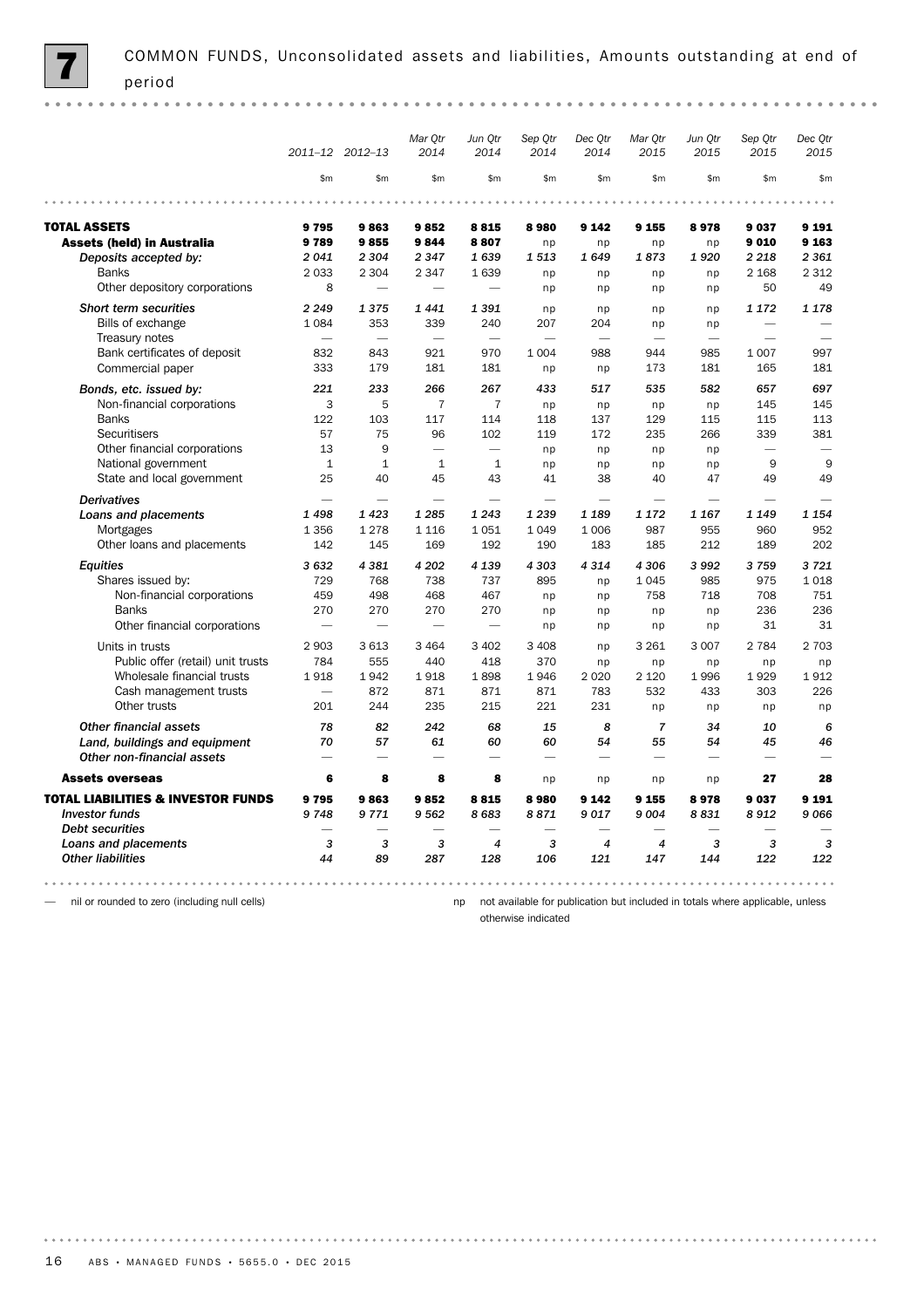|                                               |                          | 2011-12 2012-13          | Mar Qtr<br>2014          | Jun Qtr<br>2014          | Sep Qtr<br>2014          | Dec Qtr<br>2014          | Mar Qtr<br>2015          | Jun Qtr<br>2015          | Sep Qtr<br>2015          | Dec Qtr<br>2015 |
|-----------------------------------------------|--------------------------|--------------------------|--------------------------|--------------------------|--------------------------|--------------------------|--------------------------|--------------------------|--------------------------|-----------------|
|                                               | \$m                      | \$m\$                    | \$m                      | \$m                      | \$m\$                    | \$m\$                    | \$m\$                    | \$m                      | \$m\$                    | \$m             |
|                                               |                          |                          |                          |                          |                          |                          |                          |                          |                          |                 |
| <b>TOTAL ASSETS</b>                           | 39 142                   | 32 617                   | 29 727                   | 29790                    | 30 719                   | 31 534                   | 32916                    | 34 314                   | 34 023                   | 34 004          |
| <b>Assets (held) in Australia</b>             | 39 142                   | 32 617                   | 29 727                   | 29 781                   | 30 705                   | 31 534                   | 32 886                   | 34 304                   | 34 013                   | 33 994          |
| Deposits accepted by:                         | 10 097                   | 10 560                   | 9576                     | 7752                     | 9331                     | 8863                     | 8 4 5 1                  | 8700                     | 9 3 6 0                  | 9090            |
| <b>Banks</b>                                  | 9 4 6 9                  | 9867                     | 9080                     | 7415                     | 8950                     | 8 3 3 3                  | 7989                     | 8 1 7 8                  | 8594                     | 8 6 1 7         |
| Other depository corporations                 | 628                      | 693                      | 496                      | 337                      | 381                      | 530                      | 462                      | 522                      | 766                      | 473             |
| <b>Short term securities</b>                  | 25822                    | 20 098                   | 18 692                   | 20 701                   | 19 9 27                  | 21 289                   | 22 964                   | 24 015                   | 22 701                   | 23 070          |
| Bills of exchange accepted/endorsed by:       | 2 1 9 2                  | 1 1 4 7                  | 726                      | 692                      | 555                      | 558                      | 716                      | 574                      | 543                      | 617             |
| <b>Banks</b>                                  | 2 1 9 2                  | 1 1 4 7                  | 726                      | 692                      | 555                      | 558                      | 716                      | 574                      | 543                      | 617             |
| Other financial corporations                  |                          |                          | $\overline{\phantom{0}}$ |                          |                          |                          |                          |                          |                          |                 |
| Treasury notes                                |                          |                          |                          |                          |                          |                          |                          | np                       | np                       | np              |
| Bank certificates of deposit                  | 18 903                   | 15 5 84                  | 14 7 15                  | 16 937                   | 16 303                   | 17 381                   | 18 797                   | 19816                    | 18 613                   | 18 799          |
| Commercial paper issued by:                   | 4 7 2 7                  | 3 3 6 7                  | 3 2 5 1                  | 3072                     | 3 0 6 9                  | 3 3 5 0                  | 3 4 5 1                  | np                       | np                       | np              |
| Securitisers                                  | 893                      | 699                      | 342                      | 377                      | 478                      | 517                      | 409                      | np                       | 540                      | 573             |
| Other financial corporations                  | 2848                     | 2 1 9 7                  | 2 3 9 2                  | 2 2 3 1                  | 2032                     | 2 1 9 3                  | 2 5 1 2                  | 2 1 1 7                  | np                       | np              |
| Other residents                               | 986                      | 471                      | 517                      | 464                      | 559                      | 640                      | 530                      | 616                      | 550                      | 473             |
| Bonds, etc. issued by:                        | 1465                     | 938                      | 892                      | 666                      | 812                      | 787                      | 720                      | 842                      | 1077                     | 1 1 1 3         |
| Non-financial corporations                    | $\overline{4}$           | $\overline{\phantom{a}}$ | ÷.                       | $\overline{4}$           | $\overline{\phantom{a}}$ | $\overline{\phantom{a}}$ | $\overline{\phantom{a}}$ | $\overline{\phantom{0}}$ | ÷.                       |                 |
| <b>Banks</b>                                  | 582                      | 275                      | 307                      | 253                      | 417                      | 440                      | 323                      | 355                      | 701                      | 923             |
| <b>Securitisers</b>                           | 207                      | 337                      | 278                      | 184                      | 172                      | 159                      | 108                      | 99                       | 112                      | 109             |
| Other financial corporations                  | 626                      | 269                      | 240                      | 158                      | 156                      | 155                      | 202                      | 269                      | 241                      | 58              |
| National government                           | $\overline{\phantom{0}}$ |                          | $\overline{\phantom{0}}$ | $\overline{\phantom{0}}$ | $\overline{\phantom{0}}$ | $\overline{\phantom{0}}$ | $\overline{\phantom{0}}$ |                          | $\overline{\phantom{0}}$ |                 |
| State and local government                    | 46                       | 57                       | 67                       | 67                       | 67                       | 33                       | 87                       | 119                      | 23                       | 23              |
| <b>Derivatives</b>                            |                          |                          |                          |                          |                          | -                        |                          |                          |                          |                 |
| Loans and placements                          |                          |                          |                          |                          |                          |                          | $\overline{\phantom{0}}$ | -                        |                          |                 |
| Equities                                      | 1654                     | 951                      | 452                      | 600                      | 603                      | 533                      | 685                      | 687                      | 796                      | 663             |
| <b>Shares</b>                                 | -                        |                          |                          |                          | $\overline{\phantom{0}}$ |                          | $\overline{\phantom{0}}$ |                          |                          |                 |
| Units in trusts                               | 1654                     | 951                      | 452                      | 600                      | 603                      | 533                      | 685                      | 687                      | 796                      | 663             |
| Public offer (retail) unit trusts             | $\overline{\phantom{0}}$ | $\overline{\phantom{0}}$ | $\overline{\phantom{0}}$ | $\overline{\phantom{0}}$ | $\overline{\phantom{0}}$ | $\overline{\phantom{0}}$ | $\overline{\phantom{0}}$ | $\overline{\phantom{0}}$ | $\overline{\phantom{0}}$ |                 |
| Wholesale financial trusts                    | 70                       | 42                       | 44                       | 43                       | 47                       | 47                       | 47                       | np                       | $\overline{\phantom{0}}$ |                 |
| Cash management trusts                        | 1584                     | 909                      | 408                      | 557                      | 556                      | 486                      | 638                      | 634                      | 796                      | 663             |
| Other trusts                                  |                          |                          | ÷.                       | $\overline{\phantom{0}}$ | $\overline{\phantom{0}}$ |                          | ÷.                       | np                       | $\overline{\phantom{0}}$ |                 |
| <b>Other financial assets</b>                 | 104                      | 70                       | 115                      | 62                       | 32                       | 62                       | 66                       | 60                       | 79                       | 58              |
| <b>Non-financial assets</b>                   |                          |                          |                          | -                        | $\overline{\phantom{0}}$ | -                        |                          | -                        |                          |                 |
| <b>Assets overseas</b>                        |                          |                          |                          | 9                        | 14                       |                          | 30                       | 10                       | 10                       | 10              |
| <b>TOTAL LIABILITIES &amp; INVESTOR FUNDS</b> | 39 142                   | 32 617                   | 29727                    | 29790                    | 30 719                   | 31 534                   | 32916                    | 34 314                   | 34 023                   | 34 004          |
| <b>Investor funds</b>                         | 39 001                   | 32 515                   | 29 533                   | 29 667                   | 30 556                   | 31 447                   | 32 750                   | 34 168                   | 33 933                   | 33 920          |
| <b>Other liabilities</b>                      | 141                      | 102                      | 194                      | 123                      | 163                      | 87                       | 166                      | 146                      | 90                       | 84              |
|                                               |                          |                          |                          |                          |                          |                          |                          |                          |                          |                 |

— nil or rounded to zero (including null cells)

np not available for publication but included in totals where applicable, unless

otherwise indicated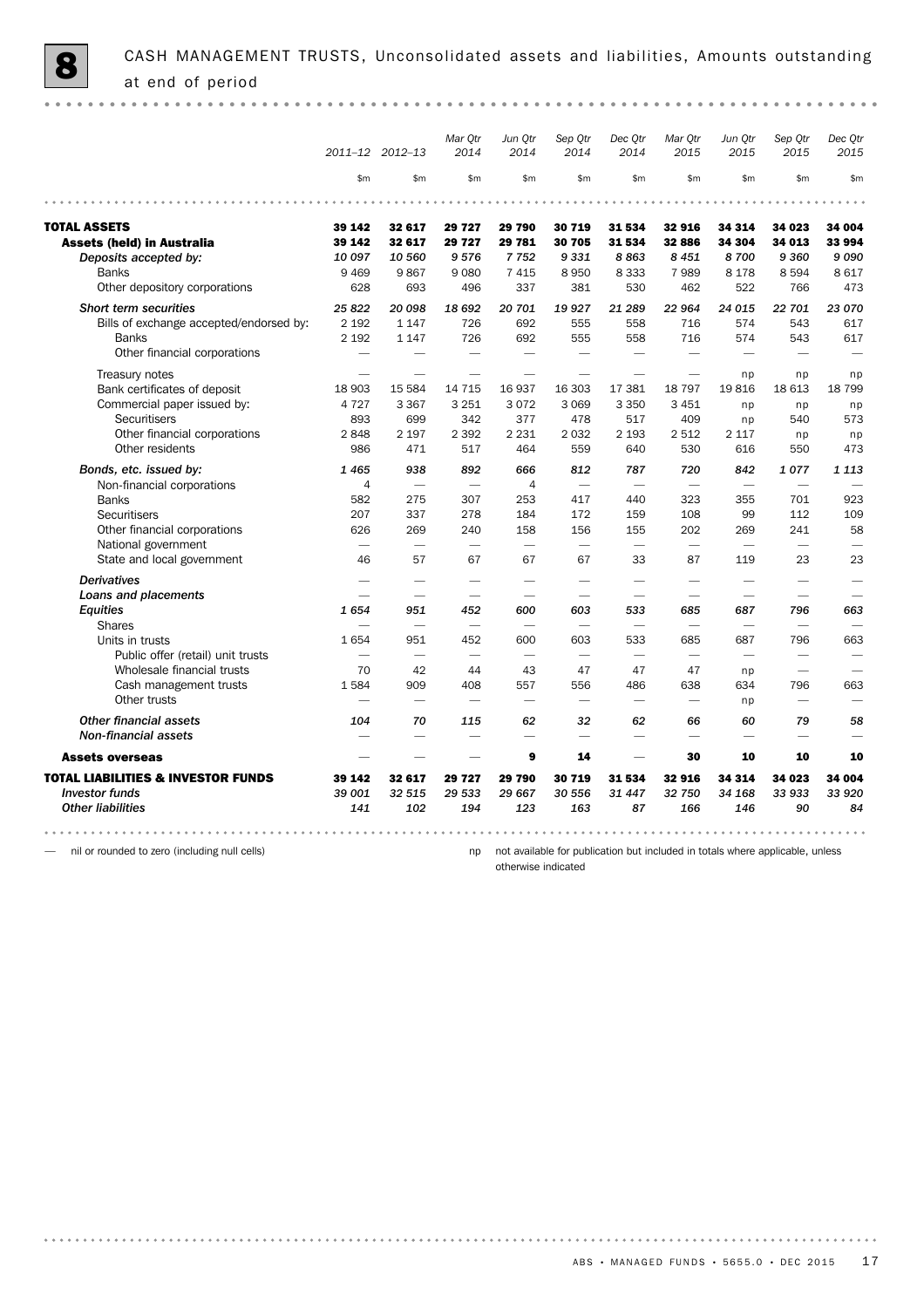|                                                    | $2011 - 12$ | $2012 - 13$    | Mar Otr<br>2014 | Jun Otr<br>2014 | Sep Otr<br>2014 | Dec Otr<br>2014 | Mar Otr<br>2015 | Jun Otr<br>2015 | Sep Qtr<br>2015                                                                                     | Dec Qtr<br>2015 |
|----------------------------------------------------|-------------|----------------|-----------------|-----------------|-----------------|-----------------|-----------------|-----------------|-----------------------------------------------------------------------------------------------------|-----------------|
|                                                    | \$m\$       | \$m\$          | \$m\$           | \$m\$           | \$m\$           | \$m\$           | \$m             | \$m             | \$m                                                                                                 | \$m             |
|                                                    |             |                |                 |                 |                 |                 |                 |                 |                                                                                                     |                 |
| <b>TOTAL FUNDS UNDER</b>                           |             |                |                 |                 |                 |                 |                 |                 |                                                                                                     |                 |
| <b>MANAGEMENT</b>                                  |             |                |                 |                 |                 |                 |                 |                 | 1 235 507 1 393 014 1 564 429 1 596 296 1 624 203 1 673 566 1 757 600 1 736 854 1 727 286 1 762 782 |                 |
| <b>Funds from Australian</b>                       |             |                |                 |                 |                 |                 |                 |                 |                                                                                                     |                 |
| <b>sources</b>                                     | 1 168 853   | 1 321 609      | 1488838         | 1519484         | 1544648         | 1590877         | 1667200         | 1642780         | 1634840                                                                                             | 1671241         |
| <b>Managed Funds</b>                               | 832 465     | 936 980        | 1 0 5 0 1 4 8   | 1 068 495       | 1 084 385       | 1 1 2 1 1 1 5   | 1 181 586       | 1 160 130       | 1 159 912                                                                                           | 1 191 116       |
| Life insurance                                     |             |                |                 |                 |                 |                 |                 |                 |                                                                                                     |                 |
| corporations                                       | 162 348     | 161 654        | 162 147         | 164 688         | 164 973         | 164 299         | 165 520         | 164 184         | 163 045                                                                                             | 163 188         |
| Superannuation funds<br>Public offer (retail) unit | 532 221     | 630 429        | 740 574         | 759 865         | 774 611         | 806 876         | 859 403         | 838 232         | 843 586                                                                                             | 872899          |
| trusts                                             | 115 477     | 122 824        | 123 954         | 120 436         | 121 085         | 126 441         | 131 926         | 132 234         | 127 139                                                                                             | 131 235         |
| Friendly societies                                 | np          | np             | np              | np              | np              | np              | np              | np              | np                                                                                                  | np              |
| Common funds                                       | np          | n <sub>D</sub> | np              | np              | np              | np              | np              | np              | np                                                                                                  | np              |
| Cash management                                    |             |                |                 |                 |                 |                 |                 |                 |                                                                                                     |                 |
| trusts                                             | 17 201      | 16 931         | 18 0 36         | 18 0 39         | 18 2 8 6        | 19 039          | 19 2 28         | 19 788          | 19 996                                                                                              | 17579           |
| <b>Total other sources</b>                         | 336 388     | 384 629        | 438 690         | 450 989         | 460 263         | 468 762         | 485 614         | 482 650         | 474 928                                                                                             | 480 125         |
| National government<br>State and local             | 51 783      | 60 042         | 71 2 2 6        | 72 082          | 73 350          | 72 445          | 77 178          | 75 532          | 71 502                                                                                              | 75 561          |
| government                                         | 49 248      | 50 858         | 54 932          | 56 397          | 56 582          | 57 634          | 59 962          | 60 328          | 59 241                                                                                              | 57 621          |
| Government                                         |             |                |                 |                 |                 |                 |                 |                 |                                                                                                     |                 |
| compensation                                       |             |                |                 |                 |                 |                 |                 |                 |                                                                                                     |                 |
| schemes                                            | 11 653      | 12978          | 13852           | 14 3 22         | 14825           | 14 636          | 14 931          | 14 763          | 15 355                                                                                              | 17930           |
| Wholesale financial                                |             |                |                 |                 |                 |                 |                 |                 |                                                                                                     |                 |
| trusts                                             | 139 889     | 166 570        | 177 104         | 179 774         | 185 025         | 190 758         | 198 183         | 196 578         | 195 925                                                                                             | 191 593         |
| General insurance                                  | 38 4 20     | 40 248         | 47822           | 48 409          | 48 5 21         | 48 372          | 48 4 98         | 48 301          | 47 631                                                                                              | 47 511          |
| Non-government trading                             |             |                |                 |                 |                 |                 |                 |                 |                                                                                                     |                 |
| corporations                                       | 10 848      | 17 568         | 24 4 27         | 25 8 84         | 27 438          | 28 4 15         | 28 881          | 29 193          | 28 148                                                                                              | 29 211          |
| Charities                                          | 1 2 1 3     | 1 1 0 5        | 1461            | 1453            | 1499            | 1374            | 1 4 4 4         | 1453            | 1445                                                                                                | 1465            |
| Other investment                                   |             |                |                 |                 |                 |                 |                 |                 |                                                                                                     |                 |
| managers                                           | 8 3 4 7     | 9 2 1 2        | 9756            | 10 7 26         | 10 4 05         | 10 685          | 11 183          | 10870           | 10 635                                                                                              | 10 4 63         |
| Other sources                                      | 24 987      | 26 048         | 38 110          | 41942           | 42 618          | 44 4 43         | 45 354          | 45 632          | 45 046                                                                                              | 48 7 7 0        |
| <b>Funds from overseas</b>                         |             |                |                 |                 |                 |                 |                 |                 |                                                                                                     |                 |
| sources                                            | 66 654      | 71 405         | 75 591          | 76812           | 79 555          | 82 689          | 90 400          | 94 074          | 92 446                                                                                              | 91541           |

np not available for publication but included in totals where applicable, unless otherwise indicated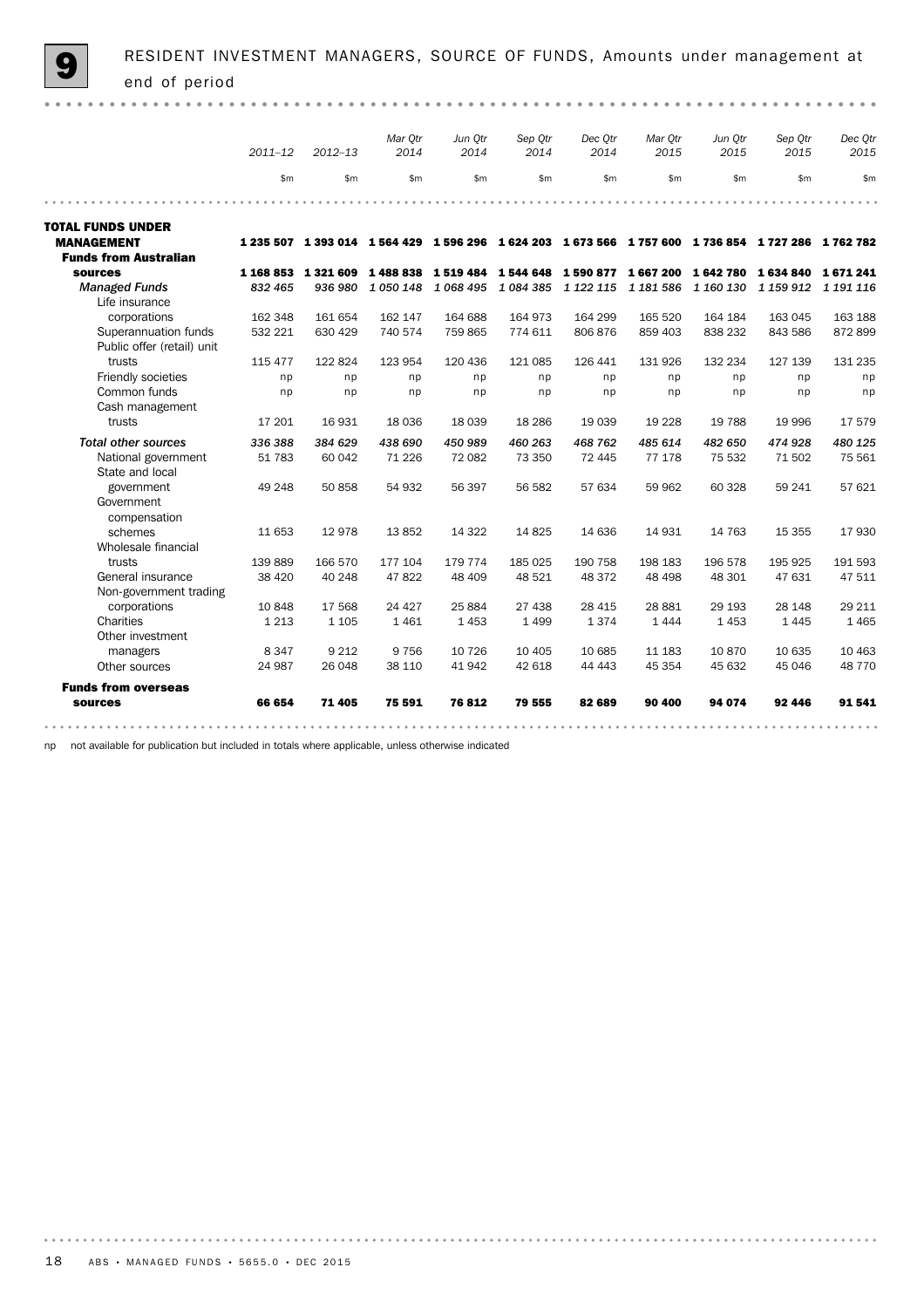## EXPLANATORY NOTES

| <i><b>INTRODUCTION</b></i>      | The statistics presented in this publication have been compiled from the ABS Survey<br>1<br>of Financial Information, the Australian Prudential Regulation Authority's (APRA)<br>Registrable Superannuation Entities (RSEs) reporting forms, and the Australian Taxation<br>Office's (ATO) Self-managed Superannuation Fund Annual Return. Some brief notes on<br>the concepts, sources and methods employed follow. A full description and glossary are<br>provided on the ABS website,<br>http://www.abs.gov.au> under "Topics @ a Glance" by<br>selecting "Economy", then "Finance", then "Finance Releases".                                                                                                                                                                                                                                                                                                                                                                     |
|---------------------------------|--------------------------------------------------------------------------------------------------------------------------------------------------------------------------------------------------------------------------------------------------------------------------------------------------------------------------------------------------------------------------------------------------------------------------------------------------------------------------------------------------------------------------------------------------------------------------------------------------------------------------------------------------------------------------------------------------------------------------------------------------------------------------------------------------------------------------------------------------------------------------------------------------------------------------------------------------------------------------------------|
| MANAGED FUNDS INDUSTRY          | The term "managed funds" is used loosely in the financial community to embrace<br>2<br>two broad types of institutions. The first are managed funds institutions (eg life<br>insurance corporations, superannuation funds and unit trusts, etc) which buy assets on<br>their own account. The second are investment or fund managers which provide, on a fee<br>for service basis, professional investment services for the managed funds institutions, as<br>well as others with substantial funds to invest. The managed funds industry is difficult to<br>measure because of the many inceptions and winding-up of funds each quarter, due to<br>the large amount of financial interactions between managed funds institutions and<br>investment managers, and between investment managers themselves. Consequently<br>double counting of funds which are "churning" through the system needs to be<br>considered in order to derive a net measure of the managed funds industry. |
|                                 | The approach taken by the ABS is to provide a measure of the managed funds<br>3<br>industry which includes the consolidated position of the managed funds institutions plus<br>funds under management of investment managers on behalf of clients other than<br>managed funds institutions, less any cross investment between fund managers. This<br>measure is wider than the measure provided by the consolidated assets of managed<br>funds institutions view.                                                                                                                                                                                                                                                                                                                                                                                                                                                                                                                    |
| MANAGED FUNDS<br>INSTITUTIONS   | Managed funds institutions are those financial intermediaries which operate in the<br>4<br>managed funds market by acquiring assets and incurring liabilities on their own account.<br>Typically, these institutions arrange for the 'pooling' of funds from a number of investors<br>for the purpose of investing in a particular type or mix of assets, with a view to receiving<br>an ongoing return or capital gain. However, funds of a speculative nature that do not<br>offer redemption facilities (e.g. agriculture and film trusts) and funds not established for<br>investment purposes (e.g. health funds and general insurance funds) are excluded.                                                                                                                                                                                                                                                                                                                     |
|                                 | <b>5</b> The managed funds institutions covered by the statistics in this publication are: Life<br>Insurance Corporations, Superannuation Funds, Public Offer (Retail) Unit Trusts,<br>Friendly Societies, Common Funds, and Cash Management Trusts.                                                                                                                                                                                                                                                                                                                                                                                                                                                                                                                                                                                                                                                                                                                                 |
| RESIDENT INVESTMENT<br>MANAGERS | An investment manager is an entity that specialises in the investment of a portfolio of<br>6<br>assets on behalf of, and subject to the directions given by its clients, such as<br>superannuation funds and life insurance corporations. The funds which investment<br>managers invest remain the asset of their clients and are not brought to account on the<br>balance sheet of the investment manager. The ultimate responsibility for the investment                                                                                                                                                                                                                                                                                                                                                                                                                                                                                                                           |
|                                 | remains with the client.                                                                                                                                                                                                                                                                                                                                                                                                                                                                                                                                                                                                                                                                                                                                                                                                                                                                                                                                                             |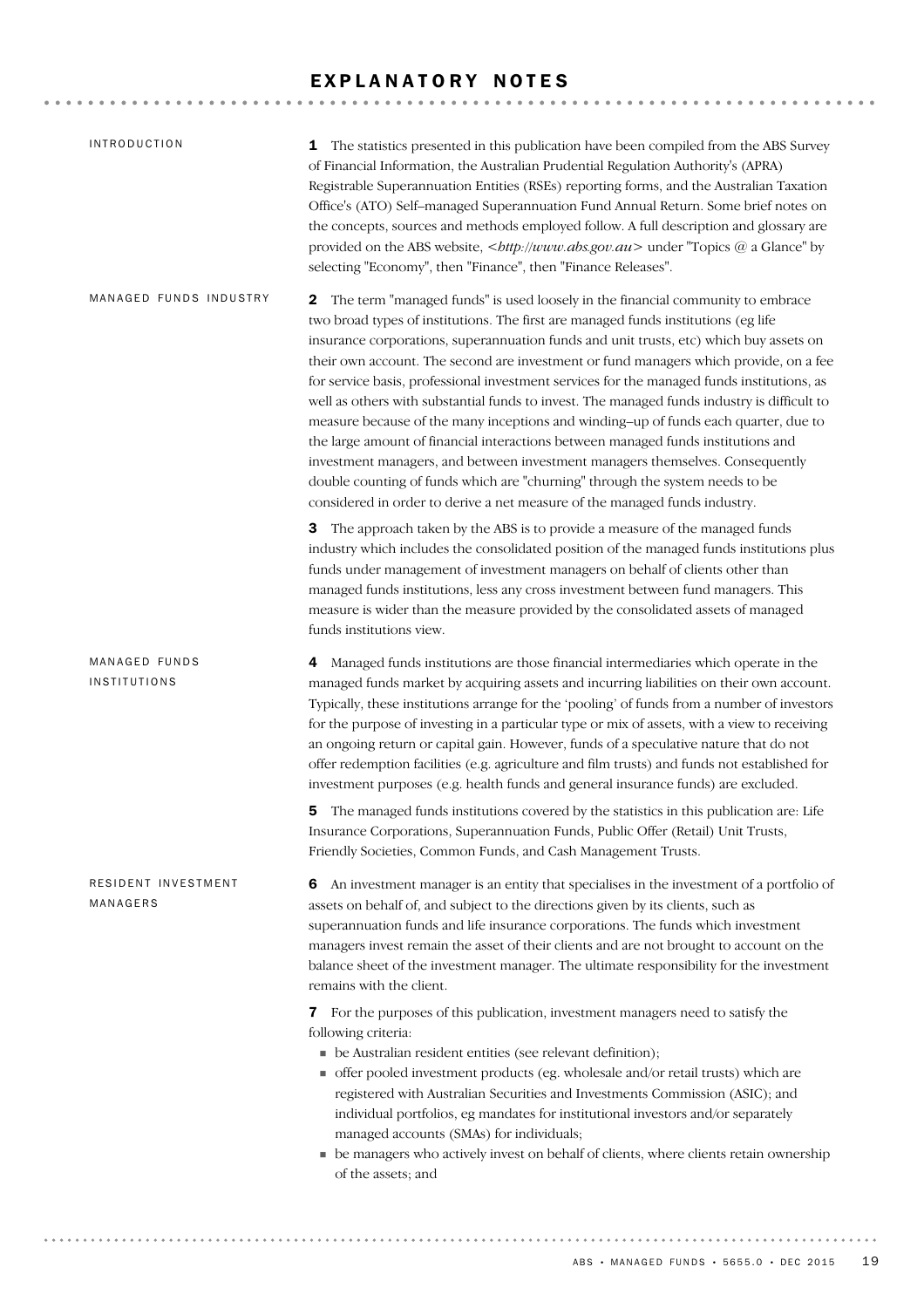## E X P L A N A T O R Y N O T E S *continued*

| RESIDENT INVESTMENT<br>MANAGERS continued        | • predominately rely on management fees, rather than dividends and interest income,<br>for the major part of their income.                                                                                                                                                                                                                                                                                                                                                                                                                                           |
|--------------------------------------------------|----------------------------------------------------------------------------------------------------------------------------------------------------------------------------------------------------------------------------------------------------------------------------------------------------------------------------------------------------------------------------------------------------------------------------------------------------------------------------------------------------------------------------------------------------------------------|
|                                                  | Investment managers are generally subsidiaries of life insurance offices, banks,<br>8<br>merchant banks, or organisations related to these types of institutions. They can be<br>either separately constituted legal entities or form a segment of a particular financial<br>institution.                                                                                                                                                                                                                                                                            |
| ASSETS, VALUATION AND<br>TIME SERIES COMPARISONS | The data tabulated in this publication are the stocks of assets held by the various<br>9<br>types of institutions, classified by type of asset. The classification of assets in this<br>publication follows that which is contained in the ABS publication Australian National<br>Accounts, Finance and Wealth (cat. no. 5232.0). Definitions of the various types of<br>financial instruments are given in the glossary on the ABS website.                                                                                                                         |
|                                                  | 10 Providers of managed funds statistics are requested to report assets at their market<br>value.                                                                                                                                                                                                                                                                                                                                                                                                                                                                    |
|                                                  | 11 Movements between periods in the levels of assets of managed funds institutions<br>reflect three key components: transactions in particular assets, valuation changes arising<br>from price changes in the assets, and occasionally reclassifications between institution<br>types.                                                                                                                                                                                                                                                                               |
| SUPERANNUATION (PENSION)<br><b>FUNDS</b>         | <b>12</b> From June quarter 1995 until the December quarter 2004, the ABS conducted a<br>quarterly "Survey of Superannuation Funds". This survey was used by APRA to compile<br>"Superannuation Trends" and by the ABS to compile superannuation fund data in<br>Managed Funds, Australia (cat. no. 5655.0).                                                                                                                                                                                                                                                         |
|                                                  | 13 Prior to December 2004, the ABS estimated asset detail for some superannuation<br>funds using quarterly information from funds with total assets over \$60m. From<br>December 2004, the type of assets held by superannuation funds has been refined by the<br>introduction of a range of compilation methods, depending on the size of the<br>superannuation fund. Where possible, quarterly asset details provided by the<br>superannuation fund itself is the basis of the compilation; otherwise, its annual asset<br>detail is the basis of the compilation. |
|                                                  | 14 From December quarter 2004, this data source was replaced by a new quarterly data<br>collection conducted by APRA for superannuation funds with assets greater than \$50m,<br>supplemented by estimates for other APRA regulated funds and estimates of<br>self-managed funds regulated by the ATO.                                                                                                                                                                                                                                                               |
| METHOD OF CONSOLIDATION                          | Estimates of the consolidated assets of managed funds are derived by eliminating<br>15<br>any cross-investment that takes place between the various types of institutions. For<br>example, investments by superannuation funds in public unit trusts are excluded from<br>the assets of superannuation funds in a consolidated presentation. However it is not<br>possible to apportion cross-investment at the level of detail presented in the<br>unconsolidated tables.                                                                                           |
| RELATED MATERIAL                                 | Time series electronic spreadsheets for the tables in this publication are available<br>16<br>free on the ABS website<br><br>$\langle \textit{http://www.abs.gov.au>}$ from the "Downloads" tab of this<br>Issue<br><br>                                                                                                                                                                                                                                                                                                                                             |
|                                                  | Users may wish to refer to other related materials available on the ABS website, <<br>17<br>$http://www.abs.gov.au>under "Topics @ a Glance" by selecting "Economy", then$<br>"Finance", then "Finance Releases".                                                                                                                                                                                                                                                                                                                                                    |
|                                                  | 18 Users of statistics relating to the managed funds industry in Australia may also be<br>interested in the following ABS releases:<br>the quarterly Australian National Accounts: Finance and Wealth (cat. no. 5232.0)                                                                                                                                                                                                                                                                                                                                              |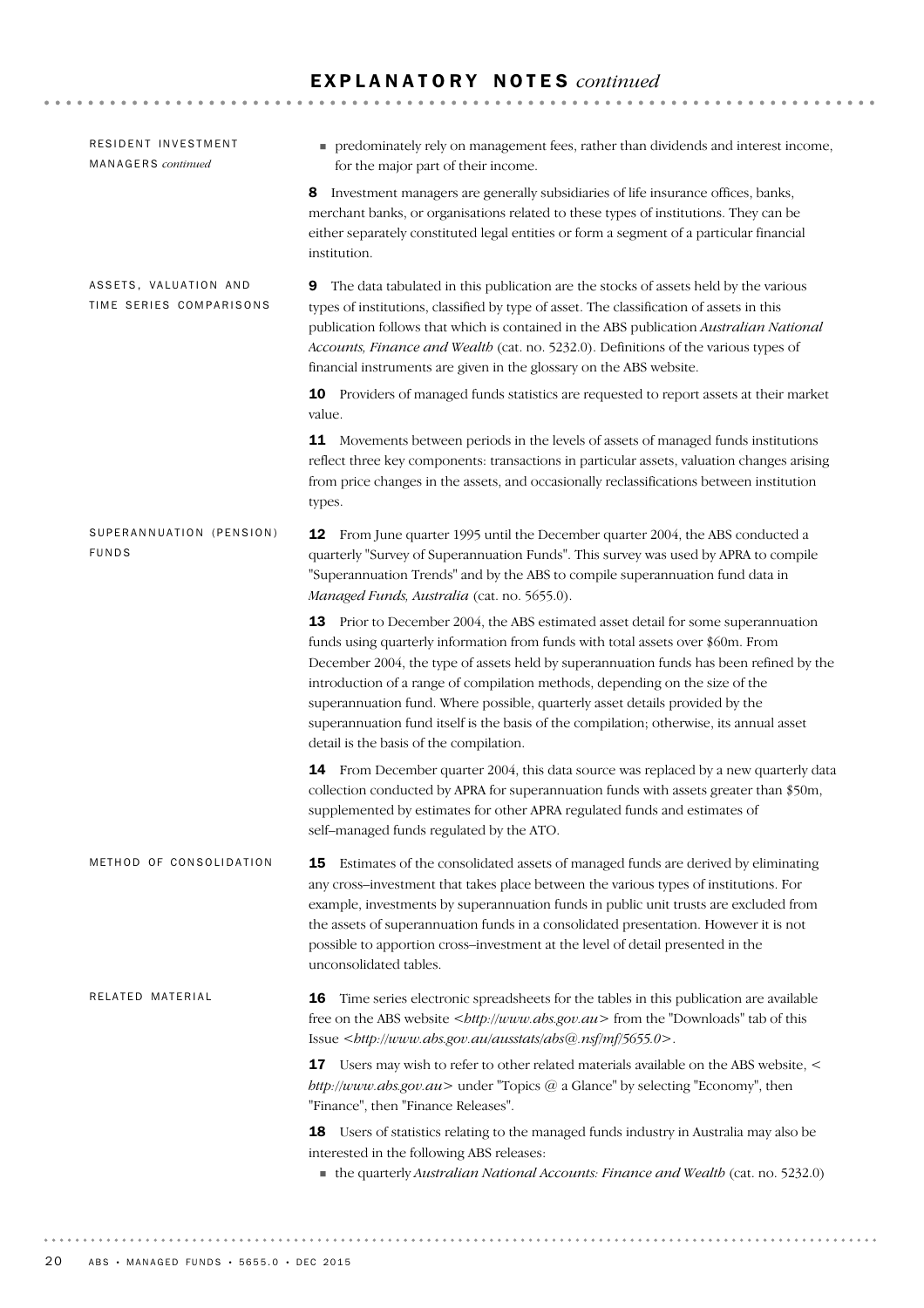## E X P L A N A T O R Y N O T E S *continued*

|  | <i>international standards</i> $2010$ (cat.no. 5655.0.55.002)                                                                                                                                                                                                                                                                                                   |                                                                                                       |                                    |  |               |                                                        |
|--|-----------------------------------------------------------------------------------------------------------------------------------------------------------------------------------------------------------------------------------------------------------------------------------------------------------------------------------------------------------------|-------------------------------------------------------------------------------------------------------|------------------------------------|--|---------------|--------------------------------------------------------|
|  | Users may also wish to refer to the APRA website, for Life Insurance and Friendly<br>19<br>Societies<br>societies<br>strp://www.apra.gov.au/lifs/Pages/default.aspx> and APRA regulated<br>superannuation funds $<$ <i>bttp://www.apra.gov.au/Super/Pages/default.aspx</i> >, and the<br>ATO website page for ATO regulated Self-managed superannuation funds < |                                                                                                       |                                    |  |               |                                                        |
|  |                                                                                                                                                                                                                                                                                                                                                                 |                                                                                                       |                                    |  |               | http://www.ato.gov.au/Super/Self-managed-super-funds/> |
|  |                                                                                                                                                                                                                                                                                                                                                                 |                                                                                                       |                                    |  | ABBREVIATIONS |                                                        |
|  |                                                                                                                                                                                                                                                                                                                                                                 | \$b                                                                                                   | billion (thousand million) dollars |  |               |                                                        |
|  | $_{\rm sm}$                                                                                                                                                                                                                                                                                                                                                     | million dollars                                                                                       |                                    |  |               |                                                        |
|  | A\$                                                                                                                                                                                                                                                                                                                                                             | Australian dollars                                                                                    |                                    |  |               |                                                        |
|  | <b>ABS</b>                                                                                                                                                                                                                                                                                                                                                      | Australian Bureau of Statistics                                                                       |                                    |  |               |                                                        |
|  |                                                                                                                                                                                                                                                                                                                                                                 | APRA Australian Prudential Regulation Authority                                                       |                                    |  |               |                                                        |
|  | <b>FUM</b>                                                                                                                                                                                                                                                                                                                                                      | funds under management                                                                                |                                    |  |               |                                                        |
|  | S&P 500                                                                                                                                                                                                                                                                                                                                                         | Standard & Poor's 500 Index                                                                           |                                    |  |               |                                                        |
|  | S&P/ASX 200                                                                                                                                                                                                                                                                                                                                                     | Standard and Poor's Australian Stock Exchange top 200                                                 |                                    |  |               |                                                        |
|  |                                                                                                                                                                                                                                                                                                                                                                 | $\frac{1}{2}$ . The state of $\frac{1}{2}$ is the state of $\frac{1}{2}$ . The state of $\frac{1}{2}$ |                                    |  |               |                                                        |

US United States (of America)

US\$ United States dollars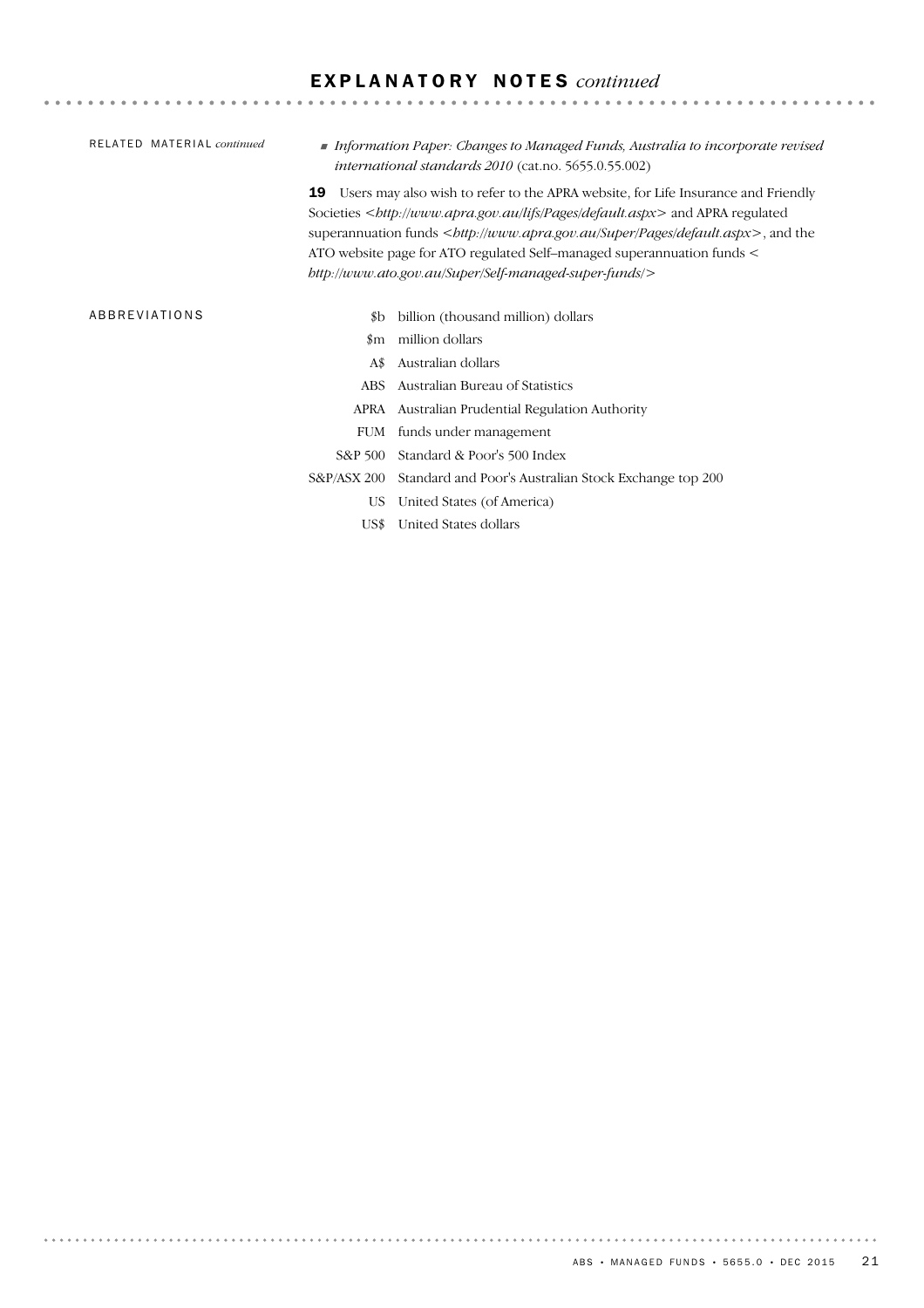## GLOSSARY

| <b>APRA</b>                  | The Australian Prudential Regulation Authority (APRA) is the prudential regulator of the<br>Australian financial services industry. It oversees banks, credit unions, building societies,<br>general insurance and reinsurance companies, life insurance corporations, friendly<br>societies, registered financial corporations and large to medium superannuation funds.                                                                                                                                                                                                                                                                                                                                                                  |
|------------------------------|--------------------------------------------------------------------------------------------------------------------------------------------------------------------------------------------------------------------------------------------------------------------------------------------------------------------------------------------------------------------------------------------------------------------------------------------------------------------------------------------------------------------------------------------------------------------------------------------------------------------------------------------------------------------------------------------------------------------------------------------|
| Assets overseas              | Assets overseas includes all physical assets located outside of Australia and financial<br>claims (eg. equity and debt securities) on non-residents whether purchased overseas or<br>in Australia and irrespective of the currency in which they are denominated (see<br>definition Resident/non resident). Respondents to the ABS Survey of Financial<br>Information are requested to report assets at their market value in \$AUD equivalent.                                                                                                                                                                                                                                                                                            |
| <b>ATO</b>                   | The Australian Taxation Office (ATO) is the Government's principal revenue collection<br>agency and is responsible for the regulation and reporting of self-managed super funds<br>(SMSFs).                                                                                                                                                                                                                                                                                                                                                                                                                                                                                                                                                |
| Bank certificates of deposit | A certificate of deposit is similar to a promissory note except that the drawer is a bank.<br>Most bank issued certificates of deposit with an original term to maturity of one year or<br>less are negotiable certificates of deposit (NCD). Transferable certificates of deposit with<br>an original term to maturity greater than one year are included in bonds etc.                                                                                                                                                                                                                                                                                                                                                                   |
| <b>Bills</b> of exchange     | A bill of exchange is an unconditional order drawn (issued) by one party, sent to another<br>party for acceptance and made out to, or to the order of, a third party, or to bearer. It is a<br>negotiable instrument with an original term to maturity of 180 days or less. Although<br>merchant banks were the promoters of the bill market in Australia, today almost all bills<br>are bank accepted. Acceptance of a bill obliges the acceptor to pay the face value of the<br>bill to the holder upon maturity.                                                                                                                                                                                                                        |
| Bonds, etc.                  | Debt securities are divided into short term and long term using original term to maturity<br>as the classificatory criterion. Long term securities are those with an original term to<br>maturity of more than one year. Bonds are long term securities, which represent the<br>issuer's pledge to pay the holder, on a date which, at the time of issue, is more than one<br>year in the future, the sum of money shown on the face of the document. Until that<br>future date the issuer usually promises to pay coupon interest to the holder quarterly or<br>half-yearly at a rate which is fixed at the time the security is issued. These securities are<br>therefore known as fixed interest securities in the professional market. |
|                              | Bonds etc. includes the following types of securities:<br>Treasury Bonds. These are issued to corporations and the general public by the<br>Commonwealth Government.<br>Inscribed stock which are issued by State government owned borrowing authorities<br>and enterprises. These are known as semi government securities by professional<br>traders.<br>• Debentures, transferable certificates of deposit and unsecured notes, which are<br>collectively called corporate securities or medium term notes by brokers.<br>Asset-backed bonds, such as mortgage-backed securities.<br>Convertible notes, prior to conversion.                                                                                                             |
| Debt securities              | Debt securities are securities which represent borrowed funds which must be repaid by<br>the issuer. It includes short and long term securities.                                                                                                                                                                                                                                                                                                                                                                                                                                                                                                                                                                                           |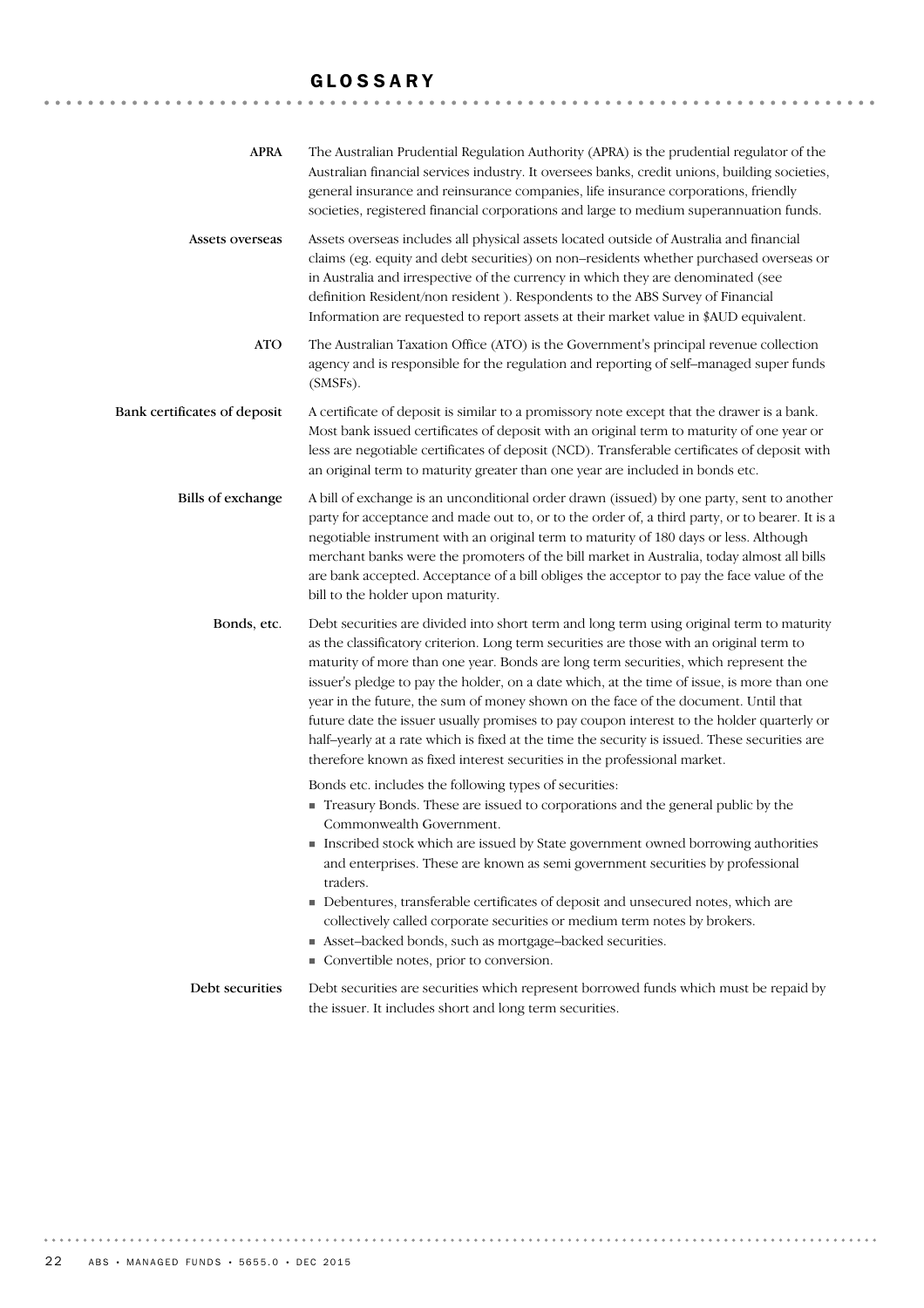# GLOSSARY *continued*

| Deposits                       | Deposits are credit account balances with domestic deposit-taking institutions as<br>defined by the Australian Prudential Regulatory Authority (APRA). These are banks and<br>all corporations registered under the Financial Sector (Collection of Data) Act 2001<br>except for intragroup financiers. Bonds, debentures, notes and transferable certificates of<br>deposit issued by deposit-taking institutions are classified as bonds etc. and negotiable<br>certificates of deposit issued by banks have been classified as bank certificates of deposit.                       |
|--------------------------------|---------------------------------------------------------------------------------------------------------------------------------------------------------------------------------------------------------------------------------------------------------------------------------------------------------------------------------------------------------------------------------------------------------------------------------------------------------------------------------------------------------------------------------------------------------------------------------------|
| Cash management trusts         | A cash management trust is a unit trust which is governed by a trust deed which<br>generally confines its investments (as authorised by the trust deed) to financial securities<br>available through the short term money market. Cash management trusts issue units in<br>the trust that are redeemable by the unit holder on demand.                                                                                                                                                                                                                                                |
| Commercial paper               | Commercial paper, also called promissory notes or one name paper in the professional<br>market – is a written promise to pay a specified sum of money to the bearer at an agreed<br>date. It is usually issued for terms ranging from 30 to 180 days and is sold to an investor<br>at a simple discount to the face value. A promissory note is different from a bill of<br>exchange in that it is not 'accepted' by a bank and is not endorsed by the parties which<br>sell it in the market place.                                                                                  |
| Common funds                   | Common funds are operated by Trustee Companies under relevant State Trustee<br>Companies Acts. They permit trustee companies to combine depositors' funds and other<br>funds held in trust in an investment pool, and invest the funds in specific types of<br>securities and/or assets. Cash and non cash common funds have the same investment<br>strategy and economic functions as cash management trusts and public unit trusts<br>respectively. However they do not operate in the same manner, in that they do not issue<br>units, nor do they necessarily issue prospectuses. |
| Derivatives                    | Derivatives are financial instruments whose value depends on the value of an underlying<br>asset, an index or reference rate. Derivative contracts involve future delivery, receipt or<br>exchange of financial items such as cash or another derivative instrument, or future<br>exchange of real assets for financial items where the contract may be tradeable and has a<br>market value. It includes options, interest rate swaps, currency swaps, credit default<br>swaps, futures, forward rate agreements, forward foreign-exchange contracts and<br>employee stock options.   |
| Equities                       | This category comprises shares traded on an organised stock exchange, shares in<br>unlisted companies, convertible notes after conversion, preference shares and units<br>issued by both listed and unlisted unit trusts. Trust units are included in this<br>classification because they have important characteristics of equities, such as entitlement<br>to a share of the profits and of (on liquidation) the residual assets of the trust.                                                                                                                                      |
| Friendly societies             | Friendly societies are organisations which are registered and regulated as such with<br>APRA, and provide investment, health, educational and welfare benefits to their<br>members.                                                                                                                                                                                                                                                                                                                                                                                                   |
| Investment managers - resident | An investment manager is an organisation that specialises in the investment of a portfolio<br>of assets on behalf of, and subject to directions given by clients, such as superannuation<br>funds and life insurance corporations. The funds which investment managers invest<br>remain the asset of their clients and are not brought to account on the balance sheet of<br>the investment manager. The ultimate responsibility for the investment remains with the<br>client.                                                                                                       |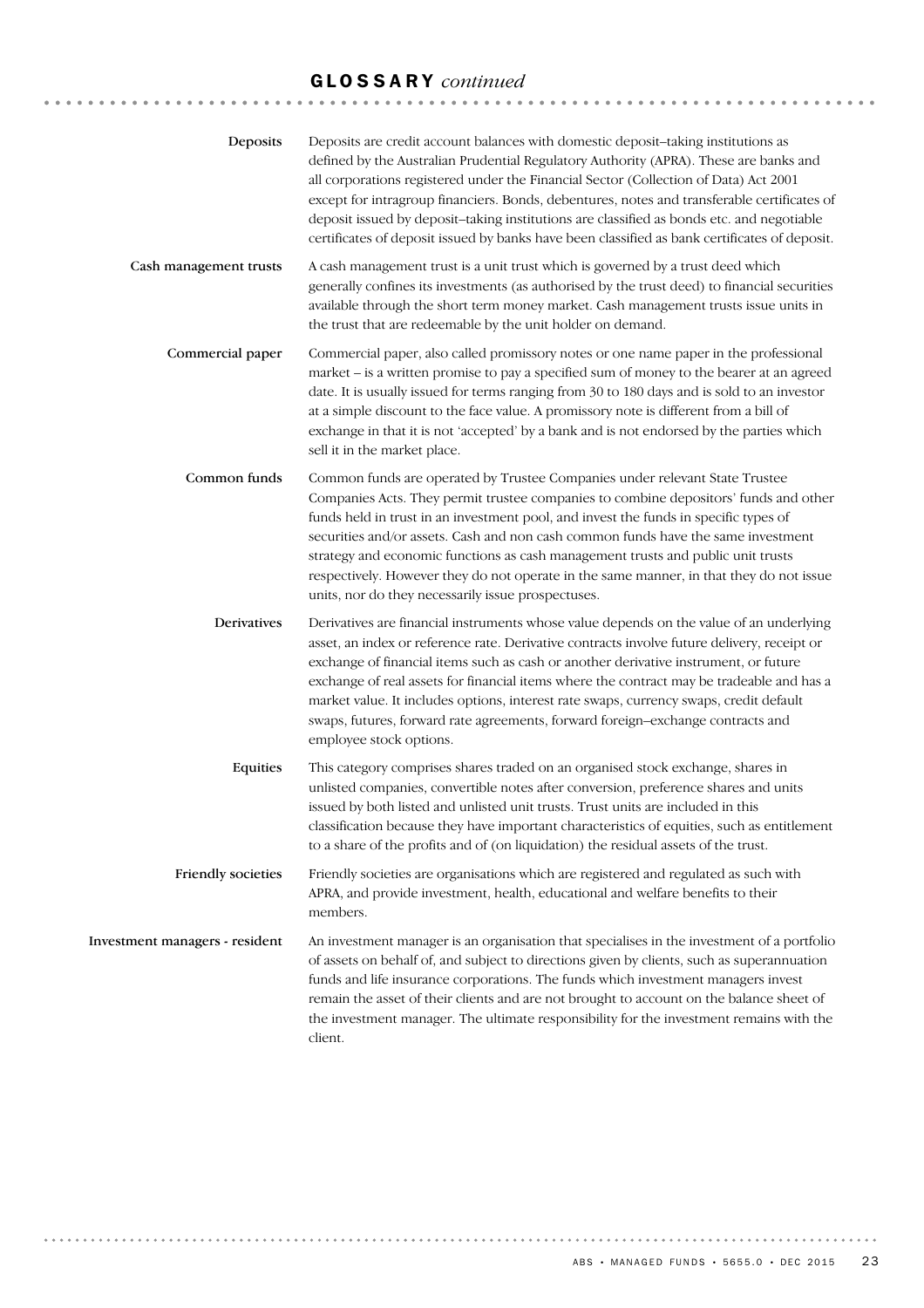# GLOSSARY *continued*

| Investment managers - resident<br>continued | For the purposes of this publication, investment managers should satisfy the following<br>criteria:<br>• be Australian resident entities (see resident/non-resident definition);<br>• offer pooled investment products (eg. wholesale and/or retail trusts) which are<br>registered with ASIC; and individual portfolios (eg. mandates for institutional investors<br>and/or separately managed accounts (SMAs)) for individuals;<br>• be managers who actively invest on behalf of clients who retain ownership of the<br>assets; and<br>• predominately rely on management fees, rather than dividends and interest income,<br>as the major part of their income.<br>Investment managers are generally subsidiaries of life insurance offices, banks,<br>merchant banks, or organisations related to these types of institutions. They can be<br>either separately constituted legal entities or form a segment of a particular financial<br>institution. |
|---------------------------------------------|-------------------------------------------------------------------------------------------------------------------------------------------------------------------------------------------------------------------------------------------------------------------------------------------------------------------------------------------------------------------------------------------------------------------------------------------------------------------------------------------------------------------------------------------------------------------------------------------------------------------------------------------------------------------------------------------------------------------------------------------------------------------------------------------------------------------------------------------------------------------------------------------------------------------------------------------------------------|
| Land and buildings                          | Land and buildings refers to land and buildings held and the value of units in unitised<br>buildings. New acquisitions are reported at acquisition cost and existing assets are<br>reported at the latest available market valuation.                                                                                                                                                                                                                                                                                                                                                                                                                                                                                                                                                                                                                                                                                                                       |
| Life insurance corporations                 | This includes all corporations regulated by APRA which provide life insurance. Most of<br>the investment funds of life insurance offices are held in Statutory Funds. Statutory<br>Funds of Life Insurance Offices have been set up under Commonwealth Government<br>legislation and are analogous to trust funds. The legislation requires that the assets of any<br>statutory fund must be kept separate and distinct from the assets of other statutory funds<br>and any other assets of the company. All income received must be paid into and become<br>an asset of the appropriate statutory fund and these assets are only available to meet the<br>liabilities and expenses of that fund.                                                                                                                                                                                                                                                           |
| Loans and placements                        | Loans are financial assets that are created when a creditor lends funds directly to a<br>debtor, and are evidenced by documents that are not negotiable. The category includes<br>overdrafts, instalment loans, mortgages, hire-purchase credit and loans to finance trade<br>credit. Undrawn lines of credit are not recognised as a liability as they are contingent.<br>Accounts payable/receivable are treated as a separate category in Other Financial Assets.<br>It also includes liabilities of entities not described as deposit taking institutions, eg. State<br>treasuries, and these are referred to as placements.                                                                                                                                                                                                                                                                                                                            |
| Managed funds                               | The term managed funds is used to describe the investments undertaken by those<br>managed funds institutions and resident investment managers who engage in financial<br>transactions in the managed funds market in Australia.                                                                                                                                                                                                                                                                                                                                                                                                                                                                                                                                                                                                                                                                                                                             |
| Managed funds institutions                  | Managed funds institutions are those financial intermediaries which operate in the<br>managed funds market by acquiring and incurring financial assets and liabilities<br>respectively on their own balance sheet. Typically these institutions arrange for the<br>'pooling' of funds from a number of investors for the purpose of investing in a particular<br>type or mix of assets, with a view to receiving an ongoing return or capital gain.<br>However, funds of a speculative nature that do not offer redemption facilities (e.g.<br>agriculture and film trusts) and funds not established for investment purposes (e.g.<br>health funds and general insurance funds) are excluded. Included are life insurance<br>corporations, superannuation (pension) funds, public offer (retail) unit trusts, friendly<br>societies, common funds and cash management trusts.                                                                              |
| Non-financial assets                        | Non-financial assets comprise all those assets which are not financial in nature: i.e.<br>physical assets. For the purposes of these statistics they are broken down into only two<br>categories - land and buildings, and other types of non-financial asset.                                                                                                                                                                                                                                                                                                                                                                                                                                                                                                                                                                                                                                                                                              |
| Other financial assets                      | This covers any other financial claims on residents that do not fit into any other category,<br>such as trade credit and interest accruals.                                                                                                                                                                                                                                                                                                                                                                                                                                                                                                                                                                                                                                                                                                                                                                                                                 |
| Other non-financial assets                  | Other non-financial assets refers to all assets which are non financial in nature, not<br>classified to overseas assets and are not land and buildings.                                                                                                                                                                                                                                                                                                                                                                                                                                                                                                                                                                                                                                                                                                                                                                                                     |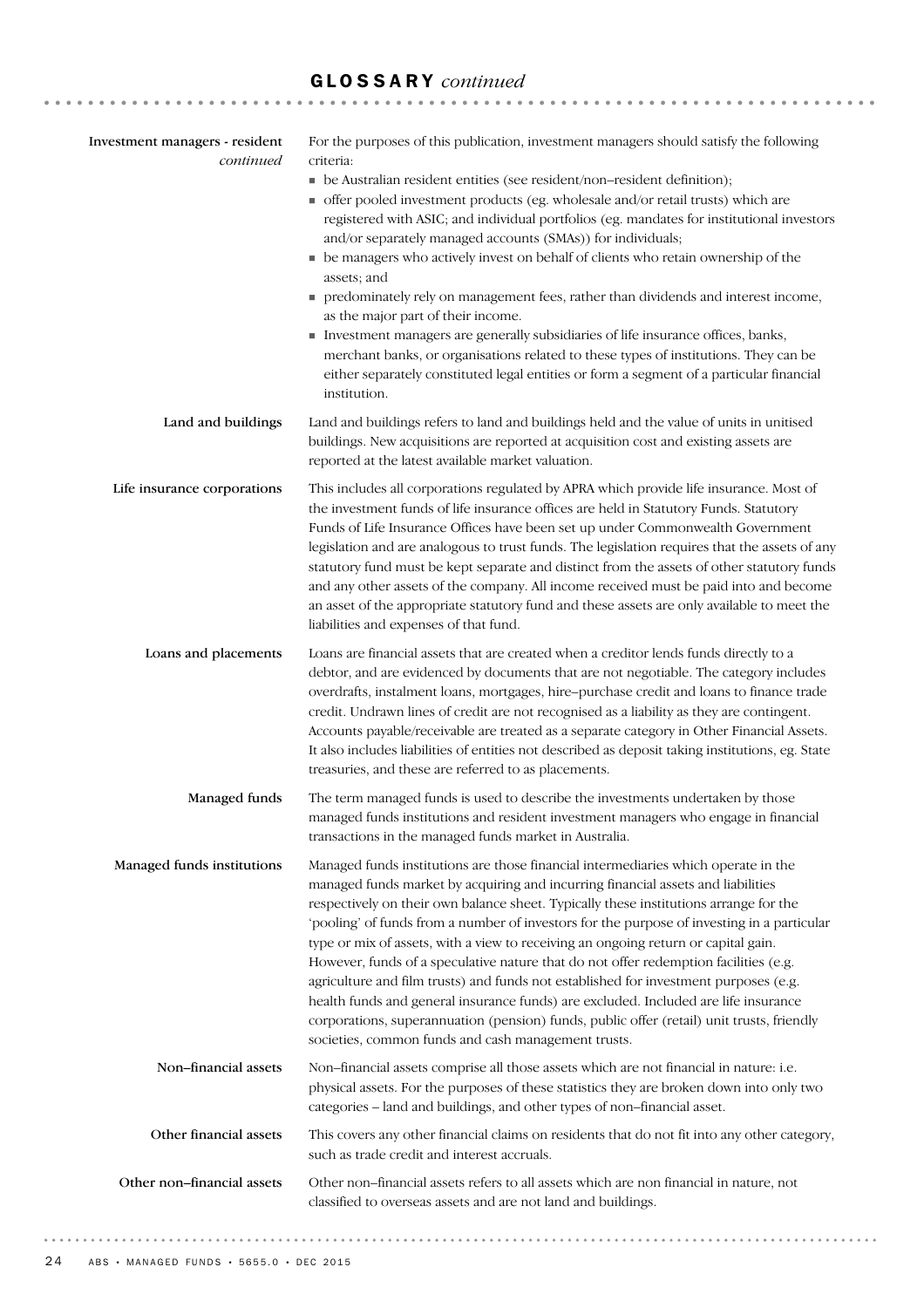## GLOSSARY *continued*

| Other trusts                      | This covers trusts that do not fit into any other category. It may include wholesale<br>non-financial trusts, such as property syndicates, film trusts, agricultural trusts and<br>solicitors trusts.                                                                                                                                                                                                                                                                                                                                                                                                                                                                                                                                                                                                                                                                                                                               |
|-----------------------------------|-------------------------------------------------------------------------------------------------------------------------------------------------------------------------------------------------------------------------------------------------------------------------------------------------------------------------------------------------------------------------------------------------------------------------------------------------------------------------------------------------------------------------------------------------------------------------------------------------------------------------------------------------------------------------------------------------------------------------------------------------------------------------------------------------------------------------------------------------------------------------------------------------------------------------------------|
| Public offer (retail) unit trusts | A public offer (retail) unit trust is a trust which is governed by a trust deed; is or has been<br>open to the general public to buy units; and allows unit holders to redeem or dispose of<br>their units within a reasonable period of time on a well developed secondary market (eg.<br>ASX) or has readily accessible redemption facilities offered by the management company<br>in association with the trust.                                                                                                                                                                                                                                                                                                                                                                                                                                                                                                                 |
| Residents/non-residents           | Residents are persons, companies and other entities ordinarily domiciled in Australia. It<br>includes Australian based branches and subsidiaries of foreign businesses. All foreign<br>branches and subsidiaries of Australian businesses are included in non-resident entities.                                                                                                                                                                                                                                                                                                                                                                                                                                                                                                                                                                                                                                                    |
| Securitisers                      | These entities issue asset-backed securities, so called because these securities are<br>backed by specific assets, usually residential mortgages. The securities can be short term<br>(eg. commercial paper) or long term (eg. bonds).                                                                                                                                                                                                                                                                                                                                                                                                                                                                                                                                                                                                                                                                                              |
| Short term securities             | Debt securities are divided into short term and long term using original term to maturity<br>as the classificatory criterion. Short term securities are those with an original term to<br>maturity of one year or less. Issuers of promissory notes and bills of exchange do<br>negotiate roll-over facilities which allow them to use these instruments as sources of<br>floating-rate long term funds. However, in these statistics the existence of roll-over<br>facilities does not convert what are legally short term instruments into long term ones.                                                                                                                                                                                                                                                                                                                                                                        |
|                                   | There are four types of short term securities shown in this publication: bills of exchange,<br>treasury notes, bank certificates of deposit and commercial paper. All of these are issued<br>at a discount to face value and are traded on well-established secondary markets with<br>bills of exchange and certificates of deposit being the most actively traded. Professional<br>traders call these short term instruments money market securities. Treasury notes are<br>inscribed stock in that ownership is recorded in a register maintained by the issuer and a<br>non-transferable certificate of ownership is issued, but the owner does not physically<br>hold the documents. The other short term securities are bearer securities, that is the<br>owner is not registered with the issuer but physically holds the documents. Bearer<br>securities are payable to the holder on maturity and transferable by delivery. |
| Superannuation (pension)<br>funds | Superannuation funds are indefinitely continuing funds maintained for the provision of<br>benefits for either members of the fund, or the dependants of members in the event of<br>retirement or death of the member. The statistics include both public and private sector<br>superannuation funds that either directly invest on their own behalf, or use fund<br>managers on a fee for service basis. It includes superannuation funds regulated under<br>the Superannuation Industry (Supervision) Act 1993 by APRA and self managed<br>superannuation funds (SMSFs) regulated by the Australian Taxation Office.                                                                                                                                                                                                                                                                                                               |
| Treasury notes                    | Treasury notes are inscribed instruments issued by the Commonwealth Government<br>with original maturity terms of five, 13 or 26 weeks.                                                                                                                                                                                                                                                                                                                                                                                                                                                                                                                                                                                                                                                                                                                                                                                             |
| Wholesale financial trusts        | Wholesale financial trusts invest in financial assets and are only open to institutional<br>investors (eg. life insurance corporations, superannuation funds) and high net worth<br>individuals due to high entry levels. However some are indirectly open to the public via<br>distribution channels such as platforms. Wholesale non-financial trusts, such as property<br>syndicates are excluded; these are included with Other trusts.                                                                                                                                                                                                                                                                                                                                                                                                                                                                                         |